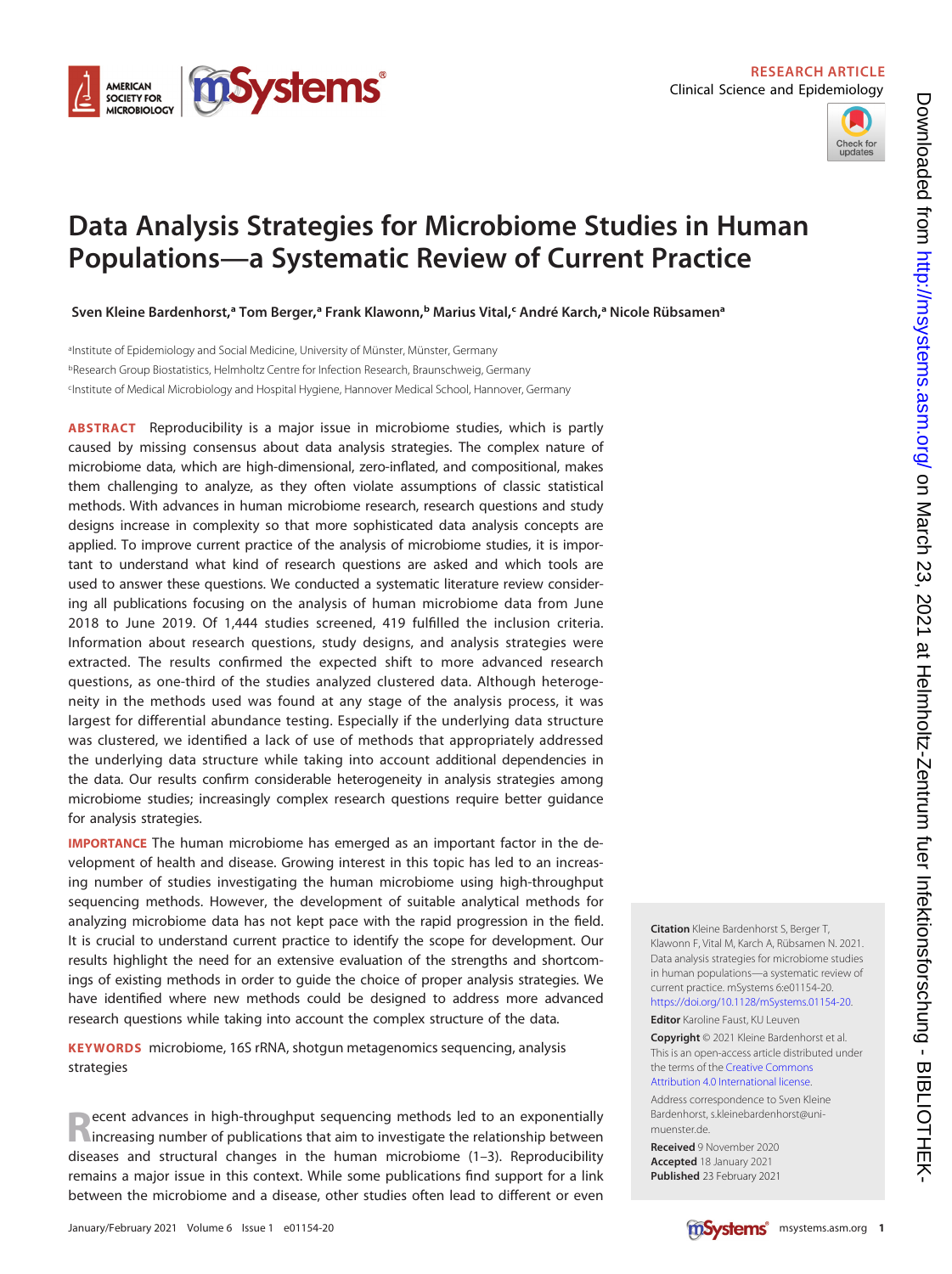contradictory conclusions. This conflict can be exemplified by a recent review on the role of the gut microbiome in Parkinson 's disease which shows that among 16 studies comparing gut microbiota between Parkinson 's disease patients and healthy individuals, 100 different taxa were detected to be differentially abundant ([4](#page-14-3)). Notably, several taxa, e.g., *Lactobacillaceae* and *Bacteroidetes*, were significantly increased in Parkinson's disease patients in four studies but signi ficantly decreased in two other studies.

Heterogeneity between studies and low reproducibility may be caused by many sources of variability in microbiome data. While biological differences exist, e.g., based on the genetics of the host or its diet, there is a lot of potential for technical variation in microbiome studies. Technical variation may be introduced during sequencing as well as by the bioinformatics pipeline used to translate the results of the sequencing into the composition of the microbiome ([5](#page-14-4)). The choice of the data analysis strategies following this process also contributes to the observed heterogeneity. Issues in microbiome data prohibit the use of classic statistical methods, especially methods designed for low-dimensional data that make speci fic assumptions about the data, which do not hold in the microbiome context. Microbiome data obtained by 16S rRNA amplicon or shotgun metagenomic sequencing are high dimensional, with thousands of taxa present. In addition, microbiome data are sparse because specific taxa are either not present in some samples (structural zeros) or are not detected due to low abundance (technical zeros). This is especially problematic because microbiome data are compositional and add up to a fixed overall read number ([6](#page-14-5) [–](#page-14-6)[8\)](#page-14-7), which in itself is variable and mainly determined by technical issues and not the true quantity of microbiota in the original sample. Taxa with low abundance are more likely to be considered absent in samples with a low number of total reads, which will lead to bias if analysis strategies are based on relative frequencies ([9\)](#page-14-8).

As research in the field advances, study designs become more complex and need appropriate analysis strategies. While many early publications focused on the characterization of different parts of the human microbiome in healthy individuals or in the context of diseases, recent publications focus on more distinguished links between the microbiome and diseases, e.g., the detection of predictive biomarkers that may enable early diagnosis of diseases or the effect of a disease on the development of the microbiome over time.

This review aims to identify recent studies with a focus on microbiota in the human host and to extract information about what kind of research questions are asked, which study designs are used to answer these questions, and which statistical methods are applied to analyze the data. The results will provide an overview of current practice in microbiome studies and highlight the challenges posed by the complex data structure of microbiome data.

#### RESULTS

Research questions and study designs. Out of the 419 studies evaluated in this review (see Fig. S2 in the supplemental material), 307 (73%) collected microbiome samples of individuals from a single time point using a cross-sectional design. The majority (98.1%) of these studies assessed the outcome at the same time as the exposure; six studies (1.9%) used a time-to-event analysis (with microbiome data as the exposure of interest). Among studies that sampled at a single time point, 14% obtained clustered data, e.g., by sampling multiple body sites of the same individual. A total of 112 studies (27%) collected repeated microbiome samples of the same individual using a longitudinal study design.

Inconsistencies between the objectives and what was achieved through analysis could be identi fied [\(Table 1\)](#page-2-0) in 31.7% of the analyzed studies. Most studies claimed analytical objectives ( $n = 316, 75.4\%$ ); however, some of these studies (19.6%) either built predictive models to assess predictive performance or tested for explicitly de fined treatment effects. In contrast, 39.3% of the 28 studies claiming predictive objectives did not actually do this but instead performed only group comparisons —either

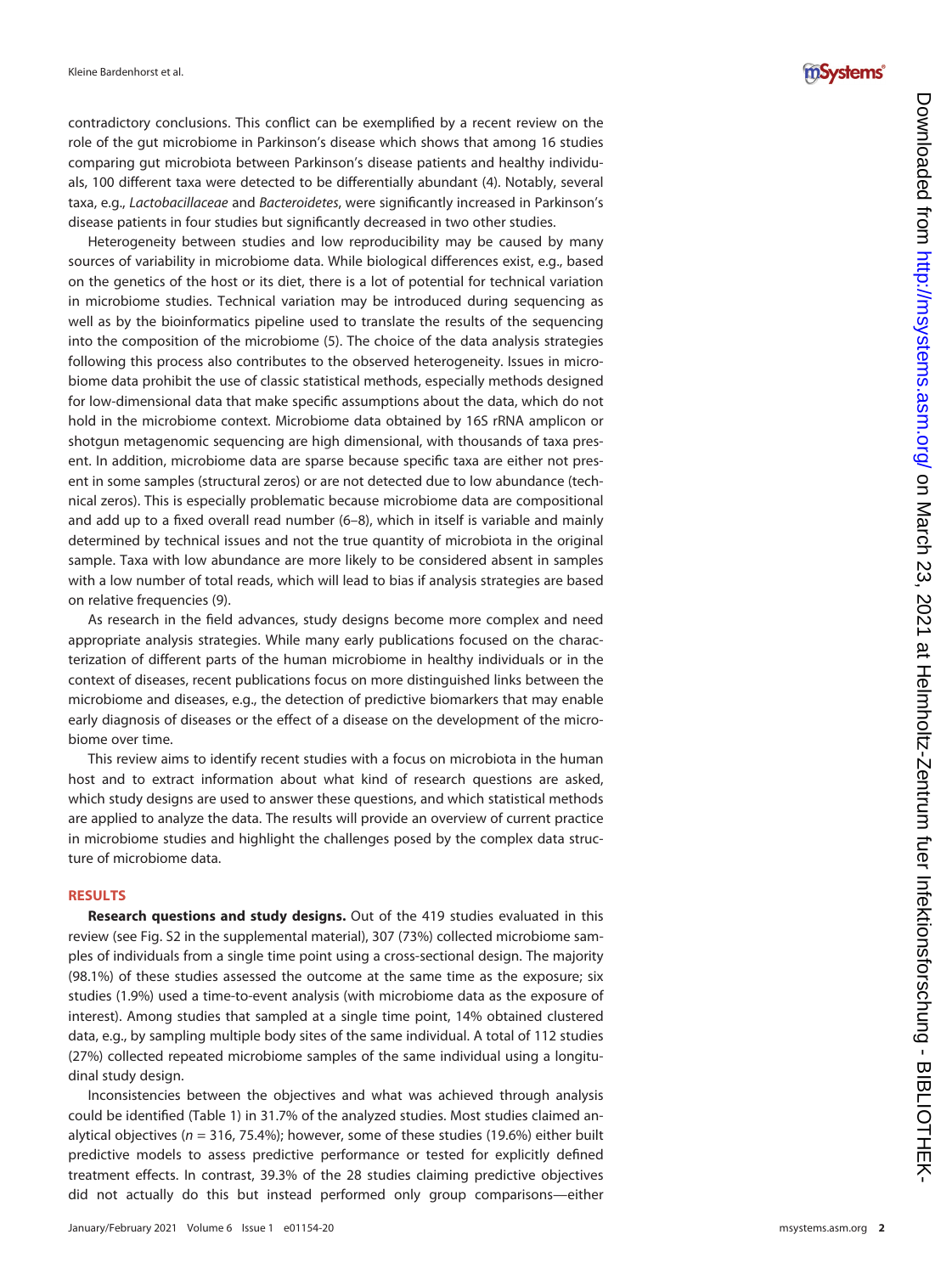

|                         | <b>Actual analysis</b> |            |            |                         |                  |
|-------------------------|------------------------|------------|------------|-------------------------|------------------|
| Objective               | <b>Descriptive</b>     | Analytical | Predictive | <b>Treatment effect</b> | <b>Row total</b> |
| Descriptive             | 4                      | 39         |            |                         | 44               |
| Analytical              | 12                     | 260        | 43         |                         | 316              |
| Predictive              |                        | 10         | 17         |                         | 28               |
| <b>Treatment effect</b> | 0                      | 14         |            | 14                      | 31               |
| Column total            |                        | 323        | 64         | 15                      | 419              |

<span id="page-2-0"></span>TABLE 1 Comparison of the intended objective with the performed analysis<sup>a</sup>

<sup>a</sup>Cell counts represent number of studies.

descriptive or based on statistical tests—without any measure of predictive performance. Most studies that claimed descriptive goals actually performed statistical tests to detect group differences (90.9% out of  $n = 44$ ). Among the 31 studies that aimed to investigate treatment effects, 17 (54.8%) did not formally assess treatment effects but only performed statistical tests to compare the microbial community structure between study groups.

Sample size. Among all studies included, 51.1% (n = 214) compared two study groups, typically a group of individuals with the outcome of interest (further referred to as group 1) and a group without (further referred to as group 2). Two-hundred and five (48.9%) studies sampled one study group, usually within longitudinal study designs or for subgroup comparisons within the study group of interest. Studies using only 1 study group had a median sample size of 51 ranging from 3 to 1,709. Studies with 2 study groups had a median sample size of 60.5 ranging from 7 to 6,896; the median size of study groups 1 and 2 were 32 and 24, respectively. Among all studies with 2 study groups, an unbalanced design was common, with group 1 being twice as big as group 2 (or vice versa) in 25.9% of the studies ([Fig. 1B\)](#page-3-0). The largest overall sample size could be observed in studies with analytical objectives. An in-depth overview of the samples sizes is depicted in [Table 2.](#page-3-1)

Software. The statistical programming language R (48.6%) was used most frequently for the analysis of microbiome data and 2.2% used Python. Although mothur is a bioinformatic pipeline by nature, it incorporates functions to be used for statistical analysis of the processed data; they were applied in 14.8% of the studies. PICRUSt and cytoscape, both open source software packages, were used in 18.9% and 4.3% of the studies, respectively. SPSS was used by 16.2% of studies, while either Stata or SAS were used in 5.6% of the studies. Calypso, Galaxy, and metastats —analysis platforms designed for the analysis of microbiome data—were used by 7.2% of the studies. More than onefourth of the studies ( $n = 117$ , 30.1%) did not explicitly mention the software used for analysis, suggesting that analyses were performed by the used bioinformatics pipeline. A detailed overview of the software used can be found in Fig. S2.

Taxonomic levels. The majority of studies (96.9%) used the classical operational taxonomic unit (OTU) approach to cluster reads and assign taxonomic annotations to the clusters. Thirteen studies (3.1%) used the DADA2 [\(10\)](#page-14-9) pipeline, indicating the use of amplicon sequence variants (ASVs), and assigned taxonomic annotation directly to sequence reads without previous clustering. Genus was the most frequently used level for analysis (75.7%), followed by phylum (55.3%). The species level was investigated by 34.7% of the studies; however, only 16.0% of the studies focused on species level data only. In general, 66.8% ( $n = 280$ ) of all included studies performed analyses at multiple taxonomic levels, with a wide range of different combinations ([Fig. 2\)](#page-4-0). The most frequently investigated sets were genus and phylum (17.7%) and genus, phylum, and species (7.9%). Only 18 studies (4.3%) investigated all taxonomic levels.

Alpha diversity analysis. Alpha diversity was investigated by 87.1% (n = 365) of all studies. Among these studies, 12 different indices were used to quantify alpha diversity, richness or eveness ([11](#page-14-10)–[15\)](#page-15-0) (see Fig. S1 in the supplemental material). The Shannon index ([16](#page-15-1)) was used most frequently (88.5%), followed by Chao1 ([17](#page-15-2)) (41.9%), the Simpson index ([18](#page-15-3)) (28.2%), and observed richness [\(19\)](#page-15-4) (19.2%). A commonly observed strategy was to investigate a set of indices jointly [\(Fig. 3\)](#page-4-1).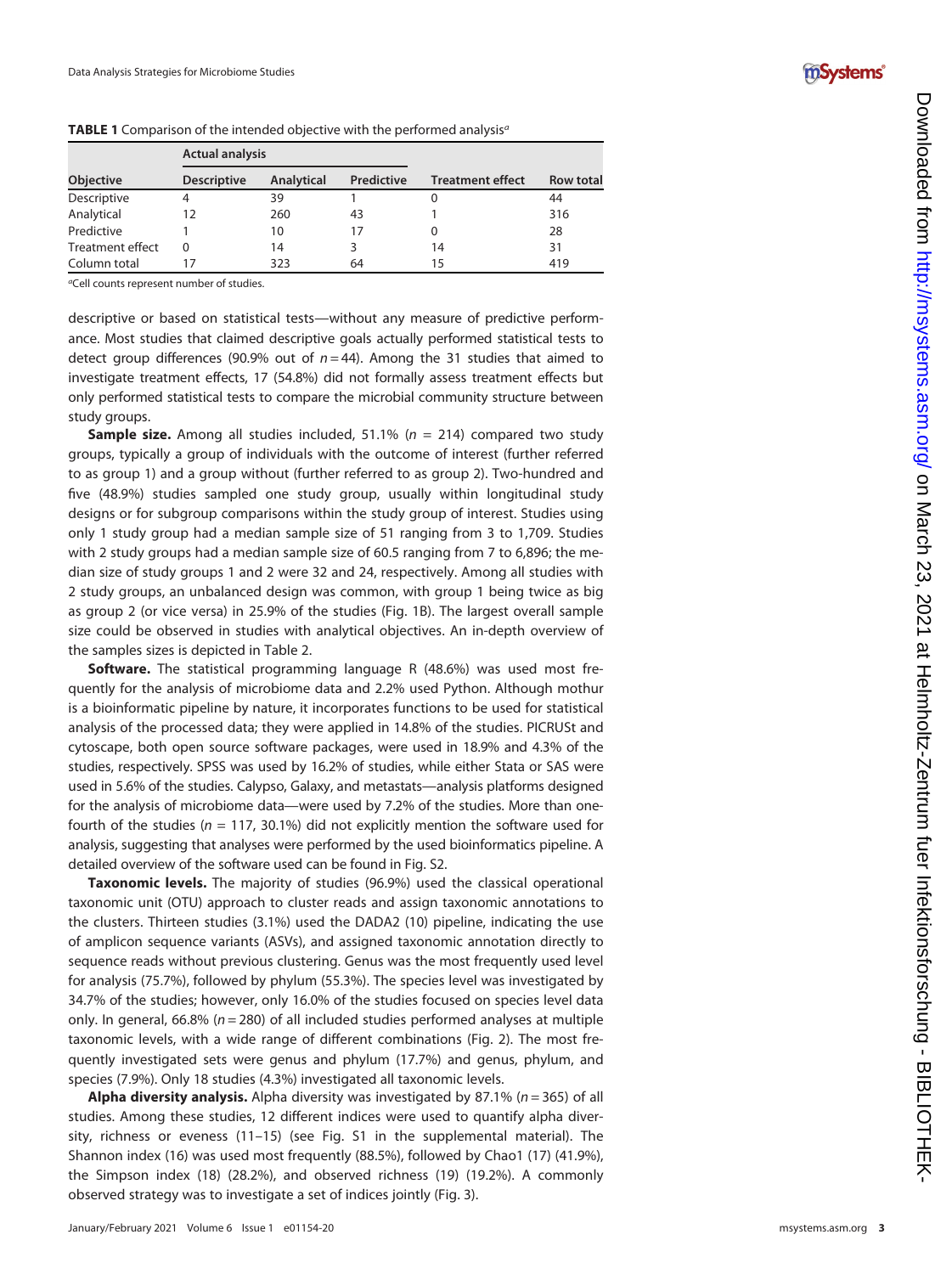## mSystems®



<span id="page-3-0"></span>FIG 1 Sample sizes and balances of study groups. (A) Distribution of sample size stratified by study group. n refers to the number of studies with two study groups. (B) Balance of study groups stratified by research objective. The vertical axis indicates the balance in sample size between study groups, with one representing equal group sizes. Points outside the dashed lines indicate studies in which one study group is at least twice as large as the second study group. Note, only studies with two study groups are presented here. (C) Distribution of sample sizes for studies using only one study group.

About 38% of the studies focused on an exploratory approach to alpha diversity only, comparing alpha diversity indices between groups without testing these differences statisti-

cally ([Fig. 4](#page-5-0)). Among those studies that performed statistical tests ( $n = 227$ ), 37% used parametric tests, while the rest used nonparametric tests or a combination of both parametric and nonparametric tests.

In the 134 (43.4%) studies with clustered data, only between 13.2% (Chao1) and 21.2% (Simpson index) of the alpha diversity analyses took clustering into account at the analysis stage [\(Fig. 4](#page-5-0)).

<span id="page-3-1"></span>TABLE 2 Sample sizes stratified by research objective and study groups for studies with two study groups

| <b>Objective</b>         | Study group        | Min | Q1 <sup>a</sup> | Median | $Q3^a$ | <b>Max</b> |
|--------------------------|--------------------|-----|-----------------|--------|--------|------------|
| Descriptive $(n = 5)$    | Group 1            | 10  | 20              | 22     | 25     | 28         |
|                          | Group 2            | 10  | 10              | 11     | 19     | 32         |
|                          | Overall            | 20  | 30              | 33     | 44     | 60         |
| Analytical ( $n = 162$ ) | Group 1            | 4   | 18.25           | 31     | 59     | 1404       |
|                          | Group 2            | 3   | 13              | 20     | 37.75  | 5492       |
|                          | Overall            | 7   | 34              | 55     | 98.25  | 6896       |
| Predictive $(n=41)$      | Group 1            | 7   | 32              | 48     | 88     | 767        |
|                          | Group <sub>2</sub> | 14  | 29              | 35     | 48     | 1025       |
|                          | Overall            | 28  | 65              | 84     | 137    | 1792       |
| Treatment effect $(n=6)$ | Group 1            | 5   | 10.25           | 17     | 30.5   | 43         |
|                          | Group 2            | 5   | 9               | 16     | 30.5   | 36         |
|                          | Overall            | 10  | 19.25           | 38     | 62.75  | 70         |

<sup>a</sup>Q1, first quartile; Q3, third quartile.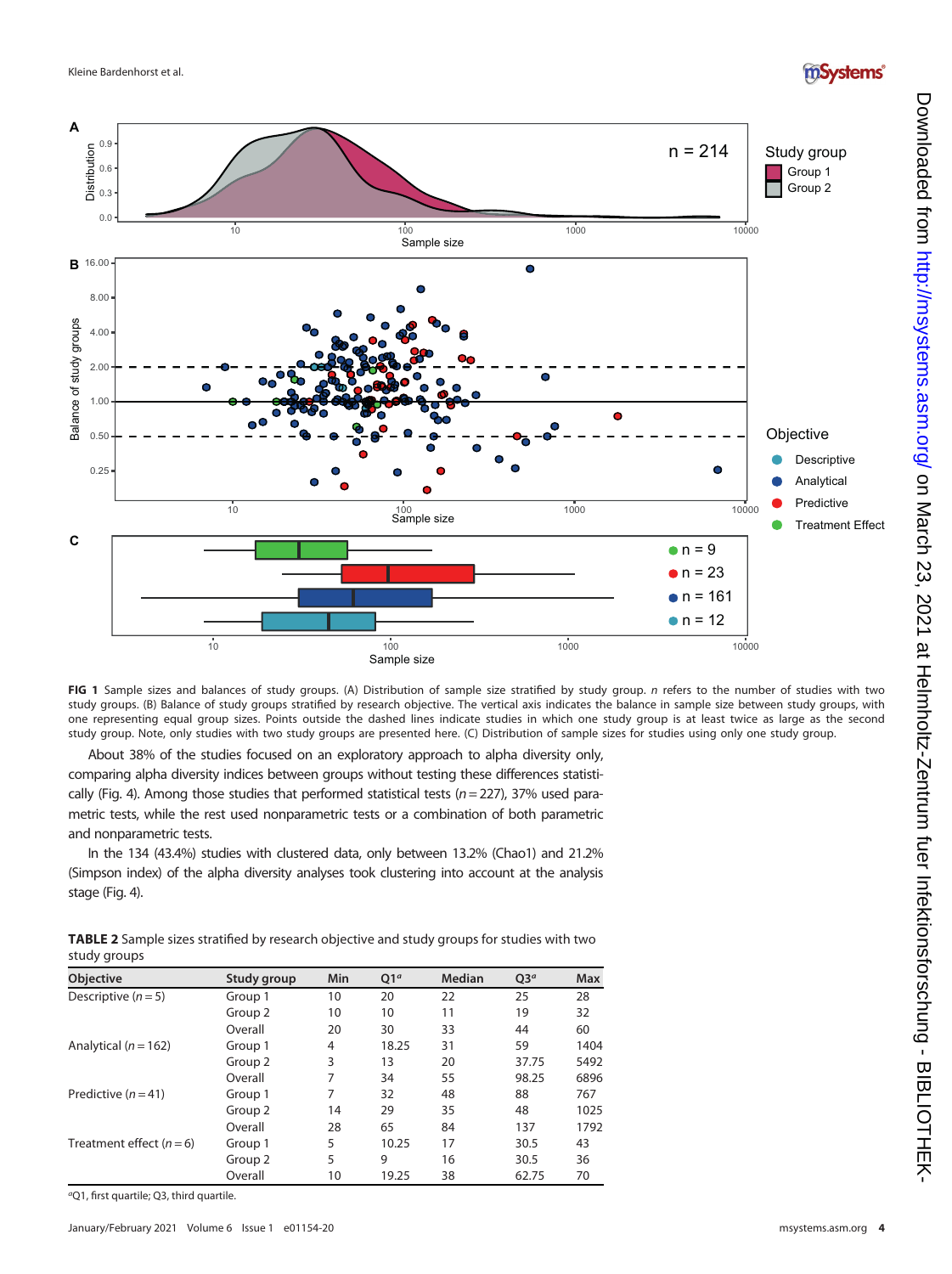



FIG 2 Upset plot of most frequently applied investigated combinations of taxonomic levels.

<span id="page-4-0"></span>Beta diversity analysis. Beta diversity was investigated by 87.1% (n = 365) of all studies. The majority of studies used weighted (44.1% of studies investigating beta diversity) or unweighted (41.6%) UniFrac distance [\(20\)](#page-15-5), followed by the Bray-Curtis dissimilarity ([21](#page-15-6)) (45.8%). The remaining indices were used in less than 5.0% of the studies investigating beta diversity ([22](#page-15-7) –[26\)](#page-15-8) (Fig. S1). Half of the studies that investigated beta



<span id="page-4-1"></span>FIG 3 Upset plot of most frequently applied sets of alpha diversity measures.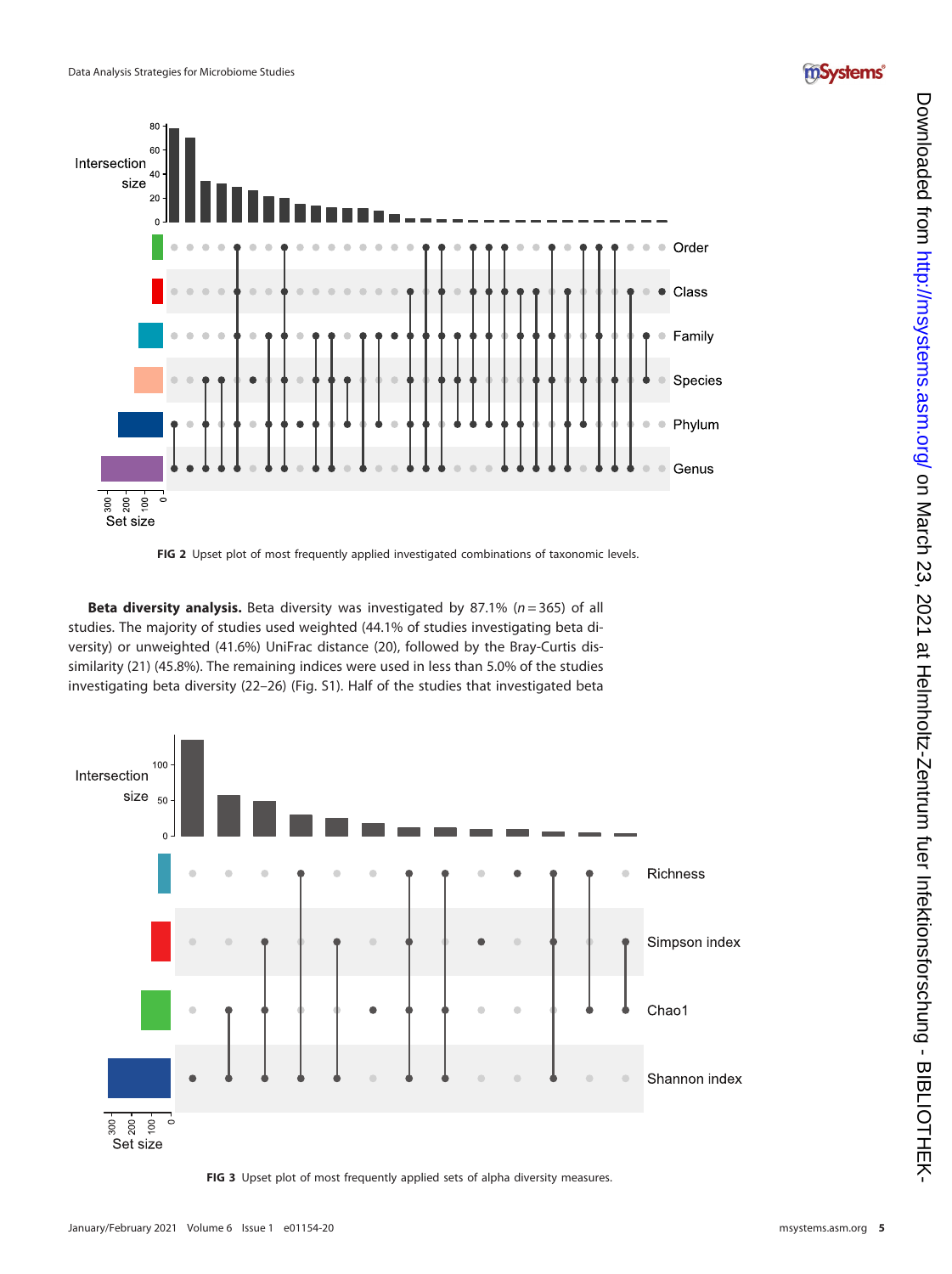### mSystems®



<span id="page-5-0"></span>FIG 4 Analysis of most frequently used alpha diversity measures. (A) Proportion of studies testing for differences in the respective indices between groups by parametric methods, nonparametric methods. or both. (B) Proportion of studies that used methods designed for clustered data, not designed for clustered data, or both. A total of 100.0% refers to all studies that analyzed clustered data. Richness refers to observed species richness.

diversity (51%,  $n = 186$ ) focused on a single index, while 30.4% ( $n = 112$ ) investigated two different indices and 9.6% ( $n = 35$ ) more than two indices. UniFrac distances were predominantly investigated as a joint set, considering the weighted and unweighted version, or together with Bray-Curtis dissimilarity ([Fig. 5\)](#page-6-0). In the studies focusing on a single metric, Bray-Curtis dissimilarity was used dominantly.

The most frequently used approach to detect differences in beta diversity between groups was permutational multivariate analysis of variance (PERMANOVA) [\(27](#page-15-9)) (45.2%,  $n = 165$ ), followed by analysis of similarity (ANOSIM) [\(28\)](#page-15-10) (13.4%,  $n = 49$ ). Violation of the assumption of heterogeneity of multivariate dispersion was generally not reported, even though unbalanced groups were quite common [\(Fig. 1](#page-3-0)). More than one-third (39%,  $n = 85$ ) of the studies using PERMANOVA or ANOSIM analyzed clustered data, which can be accounted for by PERMANOVA or ANOSIM by restricted permutation schemes. However, as most studies did not report how these methods were implemented, it is not clear whether these adjustments were applied.

Dimension reduction. The most frequently used ordination method was principalcoordinate analysis [\(29\)](#page-15-11) (PCoA) (63% of studies investigating beta diversity), while 10.8% (n = 37) used nonmetric multidimensional scaling [\(30\)](#page-15-12) (NMDS). Classical principal-component analysis (PCA), applied either to the count or relative abundance data or to already transformed data, was used in 9.0% of the studies. Almost 7% of all studies assessing beta diversity used an unsupervised clustering approach to define groups with similar bacterial community structures. In these studies, the most frequently used method was Dirichlet multinomial mixtures (DMM) ([31\)](#page-15-13) (36%,  $n = 9$ ), followed by partition around medoids (PAM; 28%,  $n = 7$ ) ([32](#page-15-14)) and k-means clustering [\(33\)](#page-15-15) (12.0%,  $n = 3$ ). Only DMM is applied to raw count data directly, while the other methods are based on the chosen beta diversity measure.

Differential abundance analysis. The largest amount of heterogeneity was found at the stage of differential abundance testing, with 45 different approaches used. About three-fourths of all studies in this review (77.1%) investigated differential abundance, while one-fourth (22.9%) focused solely on diversity analyses. As differential abundance testing is often performed univariately for every possible taxon, multiple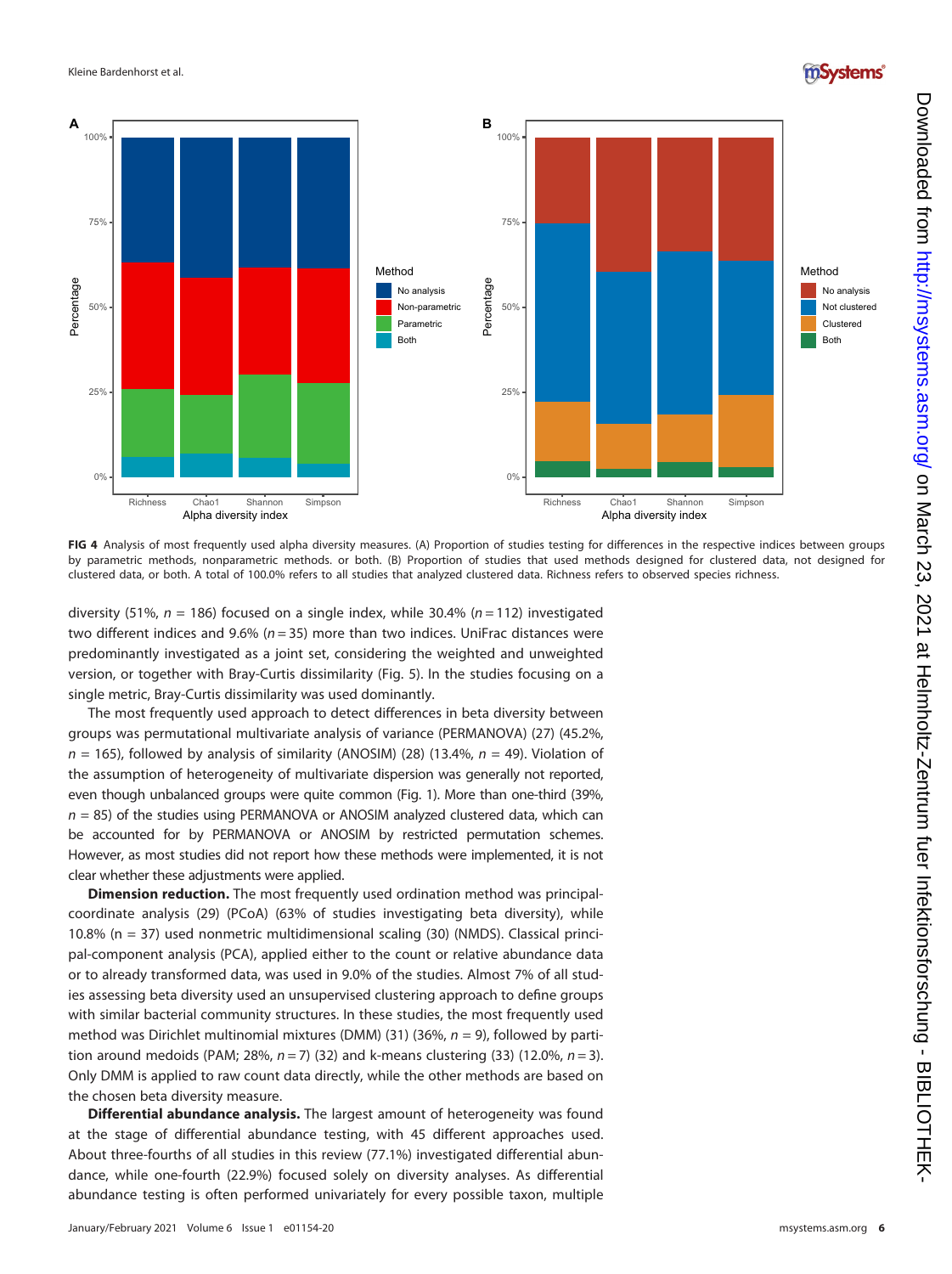



FIG 5 Upset plot of most frequently applied sets of beta diversity measures.

<span id="page-6-0"></span>testing need to be addressed. Among those studies that tested for differential abundance univariately, 58.1% corrected for multiple testing. Among those studies, 84.8% used the Benjamini-Hochberg false-discovery rate correction ([34\)](#page-15-16), while 15.2% used a Bonferroni correction [\(35\)](#page-15-17). About half of the studies investigating differential abundance used a combination of multiple methods to test the same hypotheses (44.3%).

Nonparametric differential abundance analysis. Nonparametric methods were the most frequently applied group of methods for differential abundance testing (69.3% of all studies,  $n = 224$ ) out of all the studies. Among these methods, linear discriminant analysis effect size (LEfSe) ([36\)](#page-15-18) (a sequence of nonparametric tests combined speci fically for the microbiome research field) was used most commonly (58.9%), followed by the Mann-Whitney U test [\(37,](#page-15-19) [38](#page-15-20)) (22.2%) and the Kruskal-Wallis test [\(39](#page-15-21)) (20.8%). Analysis of composition of microbiomes (ANCOM), a method designed specifically for microbiome data under the framework of compositional data analyses [\(40\)](#page-15-22), was applied in 13 studies (5.8%).

Parametric differential abundance analysis. Different types of parametric models were used for differential abundance analysis. Thirty-eight studies (11.8%) used simple parametric tests for group differences, e.g., ANOVA (47.4%) or t test (42.1%). Only one of these studies applied transformations (beyond relative abundance transformation) prior to analysis.

More often, generalized linear models (GLMs; 22.3%, n = 72) were used. Based on the type of GLM, the model either treats the microbiome data as independent or as a dependent variable.

Parametric differential abundance analysis—microbiome as predictor. Among studies ( $n = 155$ ) treating the microbiome as independent variables, logistic (23.9%) and linear (32.4%) regression were used most frequently, followed by partial leastsquares-discriminant analysis (PLS-DA; 19.4%) [\(41\)](#page-15-23) and multivariate association with linear models (MaAsLin; 18.3%) ([42](#page-15-24)). Among all studies that used generalized linear models with microbiome as the independent variable, 26.4% ( $n = 19$ ) transformed their data prior to analysis; in particular, 13 studies used ArcSine square root transformations—transformations applied to relative abundance data ([43\)](#page-15-25) and part of the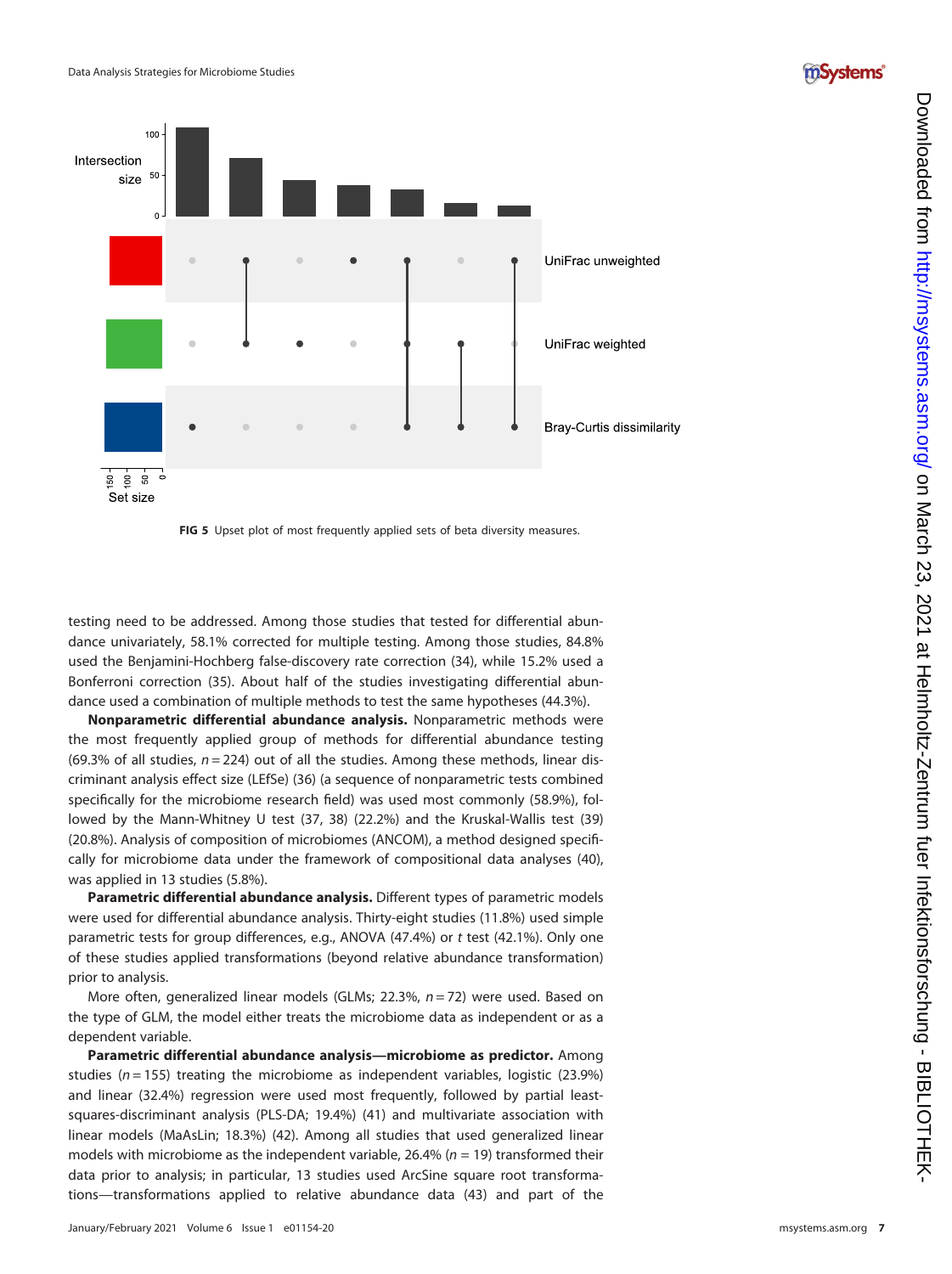

<span id="page-7-0"></span>FIG 6 Bar chart of methods used for differential abundance testing grouped by category. Methods highlighted in dark gray model the microbiome as the independent variable. Methods highlighted in light gray model the microbiome as dependent variable. Note that to improve interpretability of the plot, the bar for LEfSe ( $n = 132$ ) was truncated to fit into the scale.

MaAsLin workflow—and five studies used centered log-ratio [\(44\)](#page-15-26) (CLR) transformations. Five studies used Cox regression with microbiome data as independent variables.

Parametric differential abundance analysis—microbiome as outcome. Generalized linear models for count data model the microbiome as the dependent variable and were used by 5.6% ( $n = 18$ ) of the studies. Among those studies, negative binomial ([45\)](#page-15-27) (77.8%) and Poisson ([46](#page-15-28)) (21.6%) regression models were used most frequently, followed by their zero-inflated extensions (16.7% [[47](#page-15-29)] and 11.1% [\[48](#page-15-30)], respectively). More elaborated negative binomial models as implemented by edgeR ([49\)](#page-15-31) or DESeq2 ([50\)](#page-15-32) were classified as GLMs as well, as they were reported as negative binomial models in many cases so that a clear distinction was not possible.

All methods—including those not specifically discussed in the text ([28](#page-15-10), [51](#page-15-33)–[56](#page-15-34)) observed among all studies in this review can be found in [Fig. 6.](#page-7-0)

Differential abundance analysis with clustered observations. Among all studies that investigated differential abundance, 113 studies analyzed clustered data. However, most ( $n = 68$ ) of these studies used analysis techniques which are not designed for clustered data. A closer look at these studies revealed that strategies to avoid the direct analysis of nested or longitudinal data were common. Taking LEfSe ([36\)](#page-15-18) as an example, 10 out of 22 studies which used LEfSe for the analysis of clustered data treated repeated observations falsely as independent groups, while the rest  $(n = 12)$  circumvented the longitudinal analysis by splitting the analysis into multiple comparisons at different time points or between different subgroups. Forty-five studies (39.8%) applied methods that take into account additional dependencies in the data, e.g., Wilcoxon signed-rank tests (40%,  $n = 18$ ) or linear mixed effect models (22.2%,  $n = 10$ ). However, Wilcoxon signedrank tests are specifically designed to analyze data obtained from paired samples (e.g., pre- and posttreatment) and are not suited for any other source of clustering, e.g., longi-

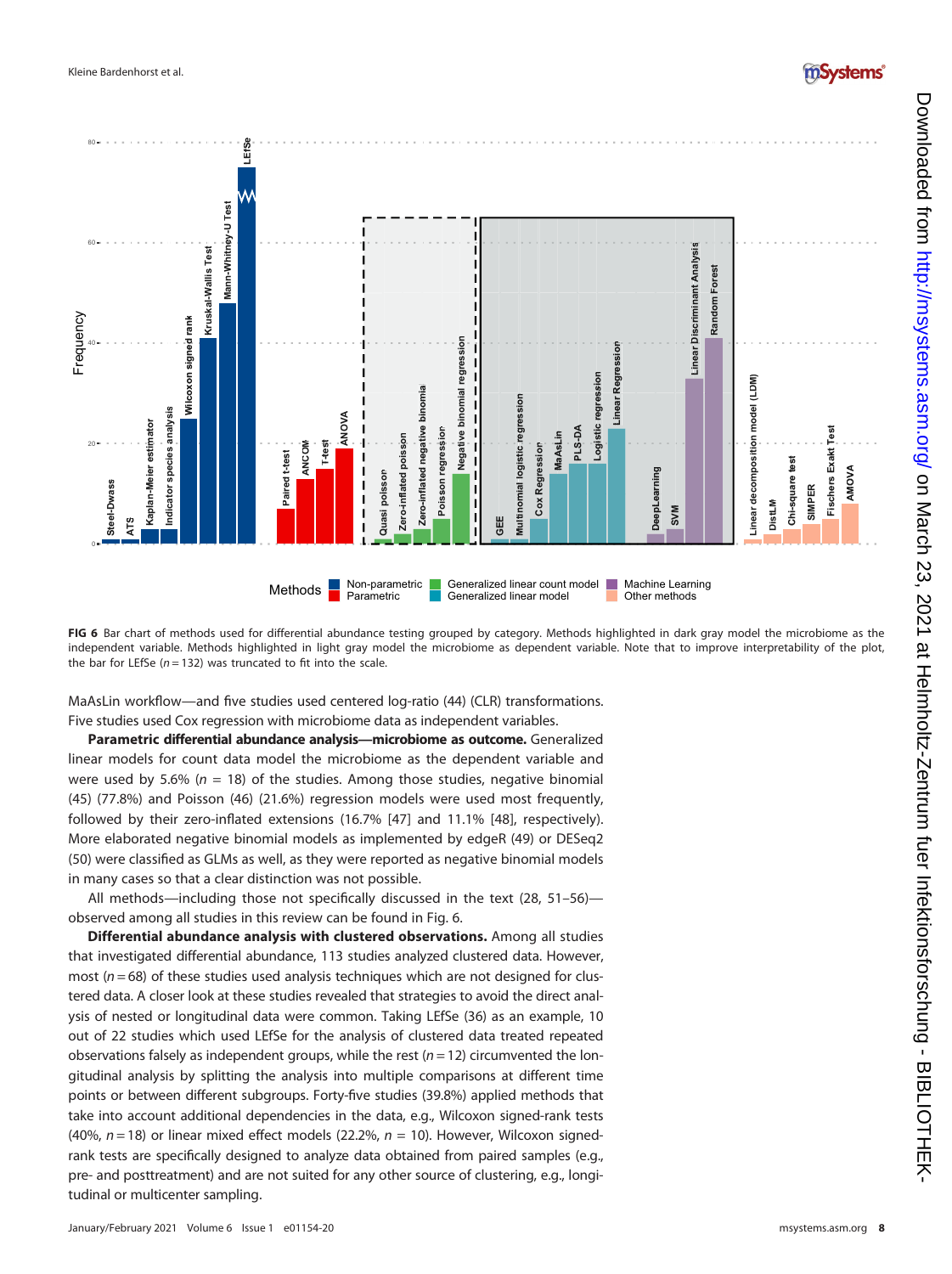

**Predictive models.** Predictive models were developed by 18.9% ( $n = 79$ ) of the studies. Among those studies, 78.5%  $(n = 62)$  used microbiome data as the independent variables and aimed to predict an outcome, e.g., disease status. If the microbiome was treated as the independent variable, the most frequently used prediction model was a random forest classifier ([57](#page-15-35)) (44.9%,  $n = 31$ ) followed by different types of GLMs  $(30.6\%, n = 19)$ . Two studies trained a neural network based on previously detected differential taxonomic units. Among those predictive models with the microbiome patterns as the independent variables, 37.7% used LEfSe for variable selection into the respective models. Few studies (12.7%) aimed to predict changes in specific taxonomic units of the microbiome (as the dependent variable), as the outcome of a speci fic treatment or condition based on subject matter knowledge. All of these studies used GLMs; however, only one study used a count-outcome-based linear model (zero-in flated Poisson regression), while two studies used MaAsLin ([42\)](#page-15-24) to build predictive models, and four studies used linear regression models. Throughout all studies, the predictive performance of models was evaluated by receiver operating characteristic (ROC) curves and the respective area under the curve (AUC). A total of 34% of the studies used internal validation measures (e.g., leave-one-out or k-fold cross-validation); one study validated their findings externally by testing the model on an independent cohort.

### **DISCUSSION**

The aim of this review was to provide information about analysis strategies currently used in studies investigating the human microbiome. The broad range of methods found among the studies in this review might reflect the lack of consensus on the best approach for analyzing microbiome data. Moreover, our results con firm that the interest in the field moved away from general descriptions of the microbiome to more focused research questions and more sophisticated study designs.

Instead of establishing general associations of diseases to microbial dysbiosis, which may be represented by alpha and beta diversity measures, researchers are interested in identifying single taxonomic units or functional pathways that may serve as a therapeutic target or biomarker for the early diagnosis of diseases. An increasing number of longitudinal studies show that researchers are interested in long-term effects of diseases on the microbiome; moreover, the question whether diseases are a cause or an effect of dysbiosis in the microbiome is of increasing interest. One other field of current research is the use of multiple biosamples obtained from the same individual to detect shared responses among microbiomes of different niches of the human body. These types of studies will result in data with additional layer interdependence due to clustering of samples. Independently of the nature of clustering, observations within one cluster express additional dependencies, which—if not taken into account—may bias the results of statistical analyses. While many of the 155 (37%) studies that analyzed clustered data had specifically designed analysis strategies—which are often characterized by a combination of highly individualized approaches and sophisticated visualization of results —these strategies mainly focused on diversity indices, e.g., alpha diversity dynamics over time or shared alpha diversity responses of multiple body sites within the same subject. In contrast, our results show that testing for differential abundance in more complex research designs is challenging. While some studies did not move beyond diversity analyses, other studies applied alternative analysis strategies avoiding the complex data structure while limiting the possibility of detecting true associations. In some cases, methods were applied that treated clustered observations as independent ones, likely leading to biased estimates and spurious associations.

Alpha diversity. Although we observed various alpha diversity indices used in the studies included in this review, the focus on four indices suggests high consensus about how to quantify alpha diversity. Different indices address different domains of diversity so that a combined evaluation of different domains seems useful. However, most combinations observed included multiple indices measuring the same domain. In addition, the vast majority of studies did not describe their choice of indices nor did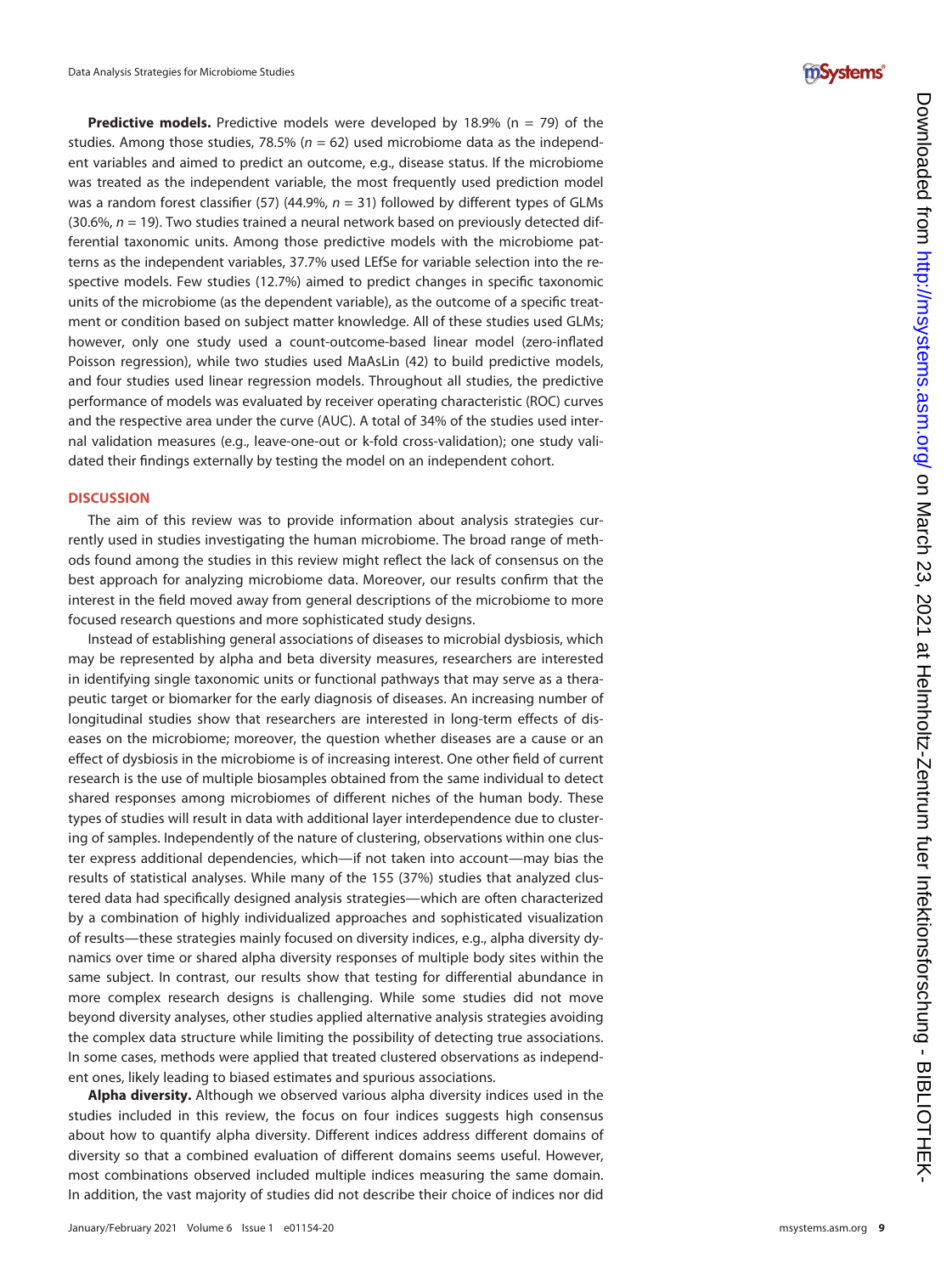they interpret the implications. Although 43.4% of the studies used clustered data, the majority of the studies did not apply methods that account for additional dependencies in the data (e.g., random effect models) when assessing alpha diversity. Given that most studies investigated multiple alpha diversity measures, the application of inappropriate methods may lead to an even higher number of false conclusions, as multiple testing leverages these biases. Many commonly used alpha diversity measures, e.g., the Shannon index [\(16\)](#page-15-1), are nonlinear; statistical inference on mean differences may be biased due to the implied assumption of linearity. Effective species numbers (as estimated by Hill numbers [[58\]](#page-15-36)) circumvent this problem as they are defined on a linear scale. Hill numbers serve as a generalization to alpha diversity measures de fined by the order q. The Hill numbers of the first three orders correspond to the most frequently used alpha diversity indices —observed species richness ([19](#page-15-4)), Shannon index [\(16](#page-15-1)), and (inverse) Simpson index ([18\)](#page-15-3). A reasonable strategy for future analyses is to use all three measures, as they cover the range from observed species richness to evenness with different weightings so that their combination provides more information about the true alpha diversity than each single index alone. For this strategy, it is necessary to report all results to avoid publication bias.

Beta diversity. Beta diversity measures showed homogeneous patterns with weighted and unweighted UniFrac ([20\)](#page-15-5); additionally, Bray-Curtis dissimilarity [\(21](#page-15-6)) was used in most studies. Again, these measurements represent different types of beta diversity quantification. Bray-Curtis dissimilarity is a nonphylogenetic dissimilarity measure; it quanti fies the dissimilarity between two sample pairs ignoring phylogenetic relatedness. Unweighted UniFrac distances incorporate phylogenetic information as they quantify the fraction of shared branch length on the phylogenetic tree. Its weighted counterpart weights the branch length according to the abundance of the respective taxa. The use of multiple measures that complement each other is found to be common, but only a few studies describe their choices and interpret the respective results in the context of their motivation. However, analogous to the use of complementary alpha diversity measures, it is a reasonable strategy to use all three beta diversity measures and actively interpret detected differences, as these differences may provide useful insight beyond the information that a single metric provides.

Differences in beta diversity measures between study groups were mostly assessed by PERMANOVA ([27](#page-15-9)) or ANOSIM [\(28](#page-15-10)). Both methods construct an empirical null-distribution based on permutations of group labels. The permutation scheme needs to be adjusted when analyzing clustered data in order to take the additional dependencies into account, restricting the permutation of group labels within the clusters. In the special case of repeated measurements, additional restrictions may be used to account for temporal dependencies between observations.

Differential abundance. The highest level of heterogeneity was observed for differential abundance analysis. The methods used in the studies included in the review suggest that researchers are aware about the violation of assumptions of parametric statistical methods in microbiome studies, as the use of nonparametric models was common.

Only a minority of studies aimed to account for the nature of the data by applying generalized linear models for count data, e.g., Poisson [\(46\)](#page-15-28) or negative-binomial [\(45](#page-15-27)) regression. Although opting for models assuming count-based outcomes may be a reasonable strategy to represent the true structure of the data, these methods are often not specifically designed for high-dimensional data and may produce results that should be interpreted carefully. Although count-based models are able to account for compositionality and various sequencing depth by incorporating the sequencing depth as offset, we could not identify whether studies included these offsets. Hawinkel et al. ([59](#page-15-37)) showed recently that the negative binomial distribution often poorly fits microbiome data. Given the large number of univariate tests in microbiome studies, even a small number of bad fits may influence global inference substantially when corrections for family-wise error rates are applied. A substantial amount of studies still chose to tackle the analysis using linear models assuming normally distributed errors,

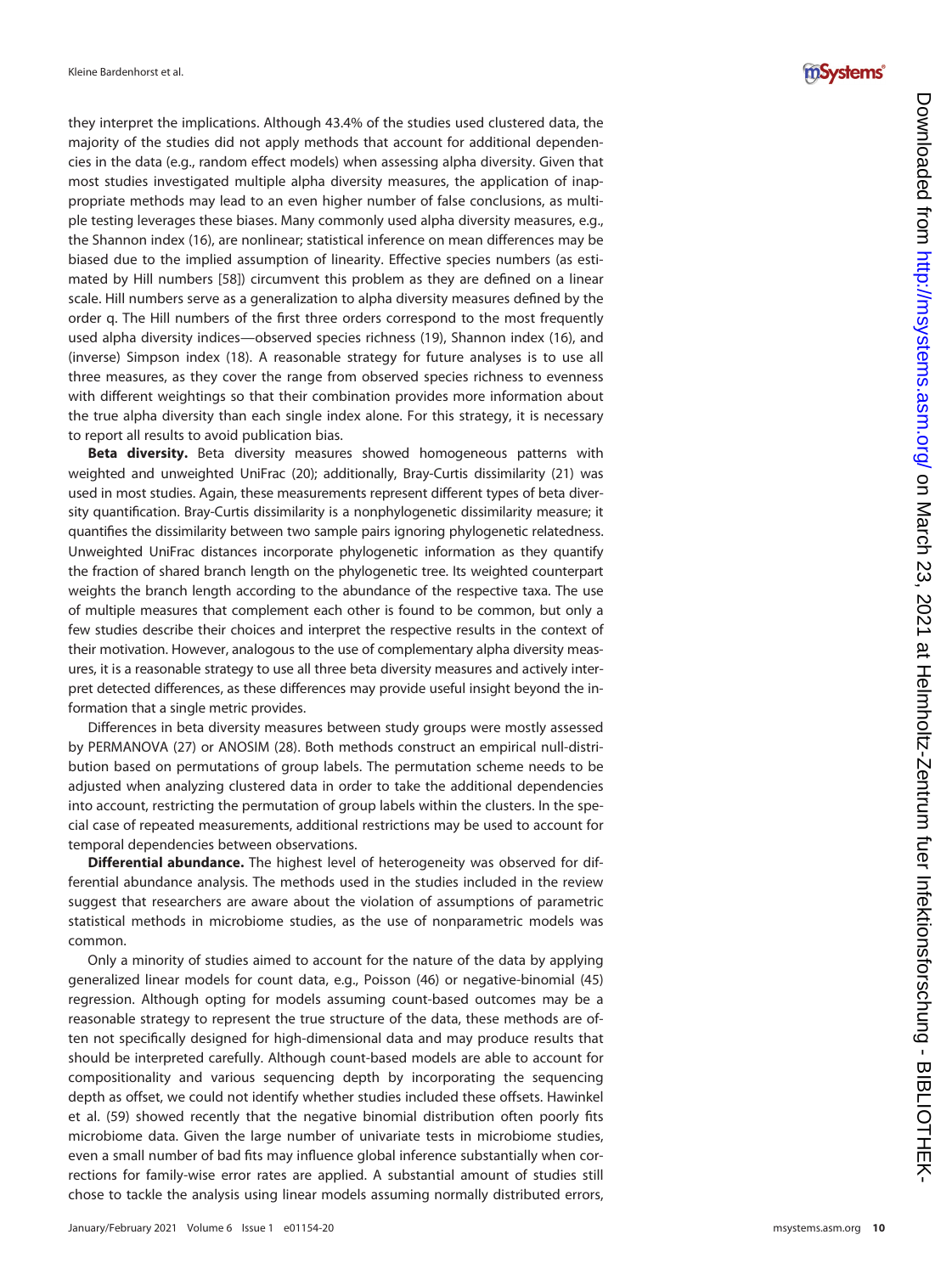### which are likely to be inappropriate for the analysis of microbiome data without proper preparation of the data, e.g., by applying transformations to account for compositionality. All studies transformed their data to relative abundances where necessary. We could only identify 12 studies that applied transformations beyond the calculation of relative abundances, e.g., log-ratio transformations as referred to by reference [44](#page-15-26). Although simple transformation may not be sufficient to deal with compositionality in the data, we could identify only ANCOM ([40](#page-15-22)) as a method used that inherently takes compositionality into account. Although Dirichlet multinomial models are suitable for compositional data as well, no study applied these models to test for differential abundance.

Linear discriminant analysis effect size (LEfSe) [\(36](#page-15-18)) was the most frequently used method overall. LEfSe couples a series of standard nonparametric methods —Kruskal-Wallis test ([39\)](#page-15-21), Wilcoxon rank-sum test [\(37](#page-15-19), [38](#page-15-20)), and linear discriminant analysis [\(56](#page-15-34)) to detect differentially abundant taxonomic units and subsequently estimate the effect size for each detected unit. These steps are performed on relative abundances to account for compositionality in the data. As one of very few methods speci fically promoted to analyze microbiome data, LEfSe is an established tool that is easily accessible via the Galaxy platform and straightforward to use; it provides appealing visualizations and easily interpretable results. However, as LEfSe applies a series of classical nonparametric methods, its main advantage is to protect false-positive rates, while accepting higher rates of false negatives. Although it may be desirable to reduce false-positive rates, it limits the ability to detect important true effects. When analyzed with classical nonparametric methods, e.g., Kruskal-Wallis tests, the analysis has to be performed univariately taxon by taxon. Instead of applying the method to every single taxon, analysis is often aided by subject matter knowledge, focusing on a small set of taxa of interest. Although this may represent a valid strategy, it is impractical when no subject matter knowledge is available, e.g., when the aim is to detect novel biomarkers, and analyses cannot be focused on single taxonomic units.

The simulation study by Thorsen et al. [\(60](#page-15-38)) showed that methods with the lowest false-positive rate also had the lowest predictive performance (and vice versa). Rankbased methods may be limited in their statistical power due to constraints in sparse data. In contrast, parametric models may show higher power but also in flated falsepositive rates due to violated distributional assumptions. Although permutation tests may be susceptible to small sample sizes common in microbiome studies and highly zero-in flated data, Thorsen et al. ([60](#page-15-38)) recommend the use of permutation tests or metagenomeSeq [\(61](#page-15-39)), which is based on a zero-in flated Gaussian mixture model. Another simulation study by Weiss et al. [\(8\)](#page-14-7) showed, however, that metagenomeSeq had the highest false-positive rate among all inspected methods. While metagenomeSeq was not used in any of the studies included in this review, permutation tests were mostly applied to distance measures; only a few studies applied permutational methods for differential abundance analysis. Given the frequent use of classic rank-based methods, we would like to argue that permutation tests might be a better alternative. While the application is straightforward in most settings, the results are much more robust to bias and maintain appropriate statistical power. We recommend using permutation tests as a replacement for rank-based methods like Wilcoxon rank-sum tests or Kruskal-Wallis tests, as permutation tests are more flexible, easy to implement, provide higher power, and are easily adjustable for clustered data structures.

Clustered data structure. Although 37% of all studies in the review analyzed clustered data, none of them used an adequate strategy to tackle differential abundance analyses in the context of clustered data. Despite the fact that we observed thoroughly designed analysis strategies for longitudinal microbiome data, these studies mainly focused on general microbiome dynamics which can be captured by diversity measures. However, as the field advances, the focus will shift to the complex interplay of individual taxonomic units, either longitudinal or across different body sites. Our results emphasize

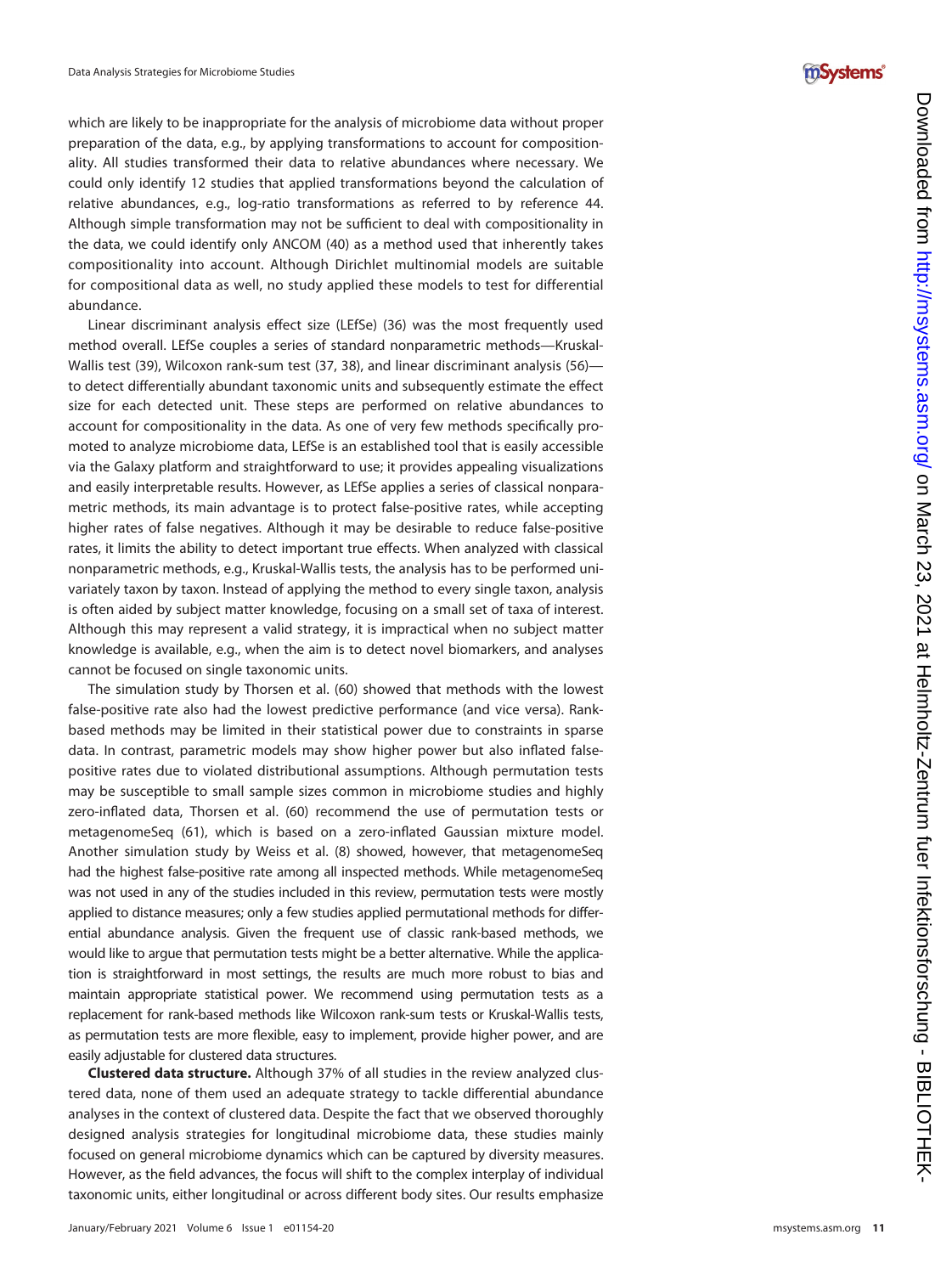

| Subject                | Recommendation <sup>b</sup>                                                                      | <b>Rationale</b>                                                                                                                                                                                                                                      |
|------------------------|--------------------------------------------------------------------------------------------------|-------------------------------------------------------------------------------------------------------------------------------------------------------------------------------------------------------------------------------------------------------|
| Alpha diversity        | Hill numbers (58) of first three orders                                                          | Linear scale, quantify different information, represent most<br>commonly used diversity indices, combination provide more<br>information compared with single indices                                                                                 |
| Beta diversity         | Bray-Curtis dissimilarity (21), unweighted UniFrac,<br>weighted UniFrac (20)                     | Most commonly used diversity indices, quantify different<br>information, combination provide more information than single<br>indices                                                                                                                  |
| Differential abundance | Replacement of common nonparametric<br>methods (e.g., Wilcoxon rank-sum) by<br>permutation tests | Robust, higher power, easy to implement, easily adjustable to<br>account for clustered observations, results more directly<br>interpretable than rank-based methods                                                                                   |
|                        | Model-wise assessment of fit/violation of<br>assumptions                                         | Generally well fitting models may show bad fit for some taxa; misfit<br>of univariate models may influence other analyses, e.g., due to<br>$FDRc$ corrections                                                                                         |
|                        | Triangulation                                                                                    | The use of multiple methods, which are ideally susceptible to<br>different data characteristics, may protect from false-positives;<br>reasonable if very conservative approach is needed, e.g., if<br>appropriateness of methods is unclear/not known |
| General                | Careful consideration of data structure, especially<br>due to study design                       | Ignoring the underlying data structure jeopardizes the meaningful<br>interpretation of results; detecting dependency structures is a<br>matter of subject-matter knowledge, e.g., due to the study design                                             |

<span id="page-11-0"></span>TABLE 3 Recommendations<sup>a</sup> for future research based on the most commonly identified pitfalls in this review

<sup>a</sup>Note, that these recommendations represent sensible strategies based on current knowledge to easily avoid common pitfalls. *bReferences are in parentheses* 

c FDR, false-discovery rate.

that currently no methods are used that adequately addresses research questions that move beyond the investigation of microbiome diversity dynamics.

Conclusions. The high heterogeneity in methods used for differential abundance analysis implicate a need for a standardized guidance for the analysis of microbiome studies in human hosts in order to improve reproducibility. Guidance documents will improve comparability and reproducibility among studies by requiring researchers to critically think about their design choices and to motivate proactive decision-making. They further motivate researchers to share the intentions and aims of their analyses, improving the interpretability of the presented results. So far, no such guidance for human microbiome studies is available; however, a recent publication by Calle et al. ([62\)](#page-16-0) may serve as a template for the analysis of microbiome data. Considering the results in this review, we summarized a collection of reasonable strategies for future research in [Table 3](#page-11-0) that prevent many of the possible pitfalls.

We summarized the main shortcomings with respect to microbiome data in [Table 4](#page-12-0). This table emphasizes the ability of models with microbiome as outcome to account for microbiome-specific data characteristics and indicates the main challenges in microbiome data and possible bottlenecks with respect to the most frequently used types of methods.

In order to construct more sophisticated guidelines, independent simulation studies are crucial for benchmarking methods on a large scale with respect to the full complexity of microbiome data. So far, only a few independent benchmarks are available. Despite the discussed simulation by Thorsen et al. ([60\)](#page-15-38), to the best of our knowledge, only two recent simulation studies evaluated a collection of frequently used methods. The results by Hawinkel et al. [\(63](#page-16-1)) indicated excess false discoveries among all investigated methods, independent of the chosen benchmarking tool. While Weiss et al. ([8](#page-14-7)) mainly focused on the effects of normalization techniques on differential abundance testing, the results showed that benchmarking results are highly dependent on the chosen simulation strategy. Although a wide range of other simulation studies are available, these simulations were intended to justify newly developed methods and inherently favor the proposed method, e.g., by simulating data from the same parametric model as the method is based on. As currently no further independent evaluation of the performance of methods is available, the magnitude of bias induced by the use of inappropriate methods is not known. The results may aid researchers in making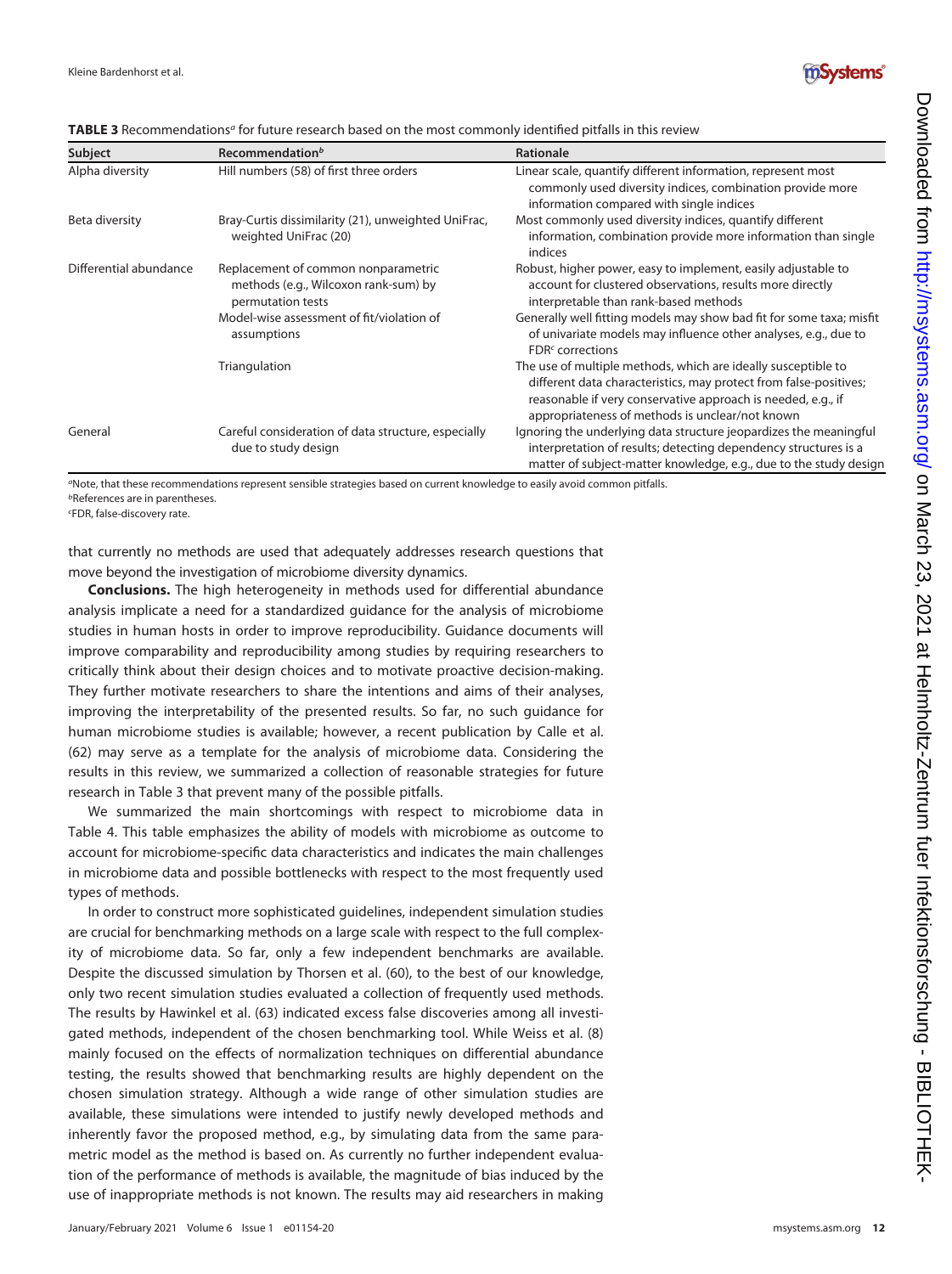

<span id="page-12-0"></span>

| <b>TABLE 4</b> Ability of models with microbiome as outcome to account for microbiome-specific data characteristics |  |  |  |  |  |  |
|---------------------------------------------------------------------------------------------------------------------|--|--|--|--|--|--|
|---------------------------------------------------------------------------------------------------------------------|--|--|--|--|--|--|

| Statistical approach                               | Overdispersed | Zero-<br>inflation    | Compo-<br>sitionality | <b>Multivariate</b><br>outcomes | <b>Adjusting for</b><br>confounders | <b>Extension to</b><br>clustered data | <b>Extension to</b><br>longitudinal data |
|----------------------------------------------------|---------------|-----------------------|-----------------------|---------------------------------|-------------------------------------|---------------------------------------|------------------------------------------|
| Nonparametric models <sup>a</sup>                  | No            | Indirect <sup>b</sup> | Indirect              | Yes                             | Not possible                        | Easy                                  | Easy                                     |
| Parametric models <sup>c</sup>                     | No            | Indirect              | Indirect              | Yes                             | Possible                            | Easy                                  | Easy                                     |
| Linear regression                                  | No            | Indirect              | Indirect              | Indirect                        | Possible                            | Easy                                  | Easy                                     |
| Poisson regression (46)                            | No            | Indirect              | Indirect              | No.                             | Possible                            | Easy                                  | Easy                                     |
| Negative binomial<br>regression (45)               | Yes           | Indirect              | Indirect              | Indirect                        | Possible                            | Easy                                  | Easy                                     |
| Zero-inflated Poisson<br>regression (47, 48)       | No            | Yes                   | Indirect              | No.                             | Possible                            | <b>Difficult</b>                      | <b>Difficult</b>                         |
| Zero-inflated negative<br>binomial regression (48) | Yes           | Yes                   | Indirect              | Indirect                        | Possible                            | Difficult                             | <b>Difficult</b>                         |
| ANCOM (40)                                         | Yes           | Indirect              | Yes                   | No.                             | Possible                            | Easy                                  | Easy                                     |
| Dirichlet-multinomial<br>regression (67)           | Yes           | Indirect              | Yes                   | Yes                             | Possible                            | <b>Difficult</b>                      | <b>Difficult</b>                         |
| LEfSe $(36)$                                       | No            | Indirect              | Indirect              | N <sub>o</sub>                  | Not Possible                        | Easy                                  | <b>Difficult</b>                         |
| MaAsLin (42)                                       | No            | Indirect              | Indirect              | Indirect                        | Possible                            | Easy                                  | Easy                                     |

<sup>a</sup>Nonparametric refers to group comparison models like Kruskal-Wallis and Wilcoxon signed-rank test.

bIndirect indicates that additional adjustments or preprocessing steps are necessary to take a specific characteristics into account.

c Parametric refers to group comparison models like t test and ANOVA.

informed choices regarding appropriate methods and analysis strategies needed to adequately address their research questions.

Furthermore, there is a clear need for novel methods designed to analyze microbiome data obtained by more complex study designs. Independently of the statistical properties of new methods, it is crucial to provide these methods in an accessible and transparent way. The most frequently observed methods share the characteristic that they are straightforward to apply, are well documented, and provide accessible and interpretable output. Although oversimplification of complex methods should be avoided, transparent documentation, including extensive tutorials is crucial.

### MATERIALS AND METHODS

We identified relevant studies published in peer-reviewed journals via search of the PubMed database using the search term "(16s[All Fields] AND rrna[All Fields]) OR amplicon[All Fields] OR shotgun [All Fields]" with the filter "Humans." Publications from June 2018 to June 2019 (the date of this PubMed search) were screened. Primary studies that used 16S rRNA or metagenomic shotgun sequencing and that investigated human subjects were included. Methodological studies, reviews, pooled analysis of published studies, studies in mice, and studies that investigated viruses or eukaryotic organisms were excluded. Each of the three reviewers (S.K.B., N.R., and T.B.) extracted data from the included studies regarding the following domains: study design, research question, sample characteristics, data characteristics, software, and statistical methods. The workflow is depicted in [Fig. 7](#page-13-0), while an overview of all included and excluded publications can be found in Table S1 in the supplemental material. The extracted data were compared between the reviewers and screened for anomalies (e.g., if categories were interpreted differently so that one reviewer assigned that category more often than the other reviewer). In case differences were detected, they were discussed and data extraction was revised and repeated for the respective categories. In total, information from 419 publications was extracted.

In the domain "research question," we extracted information about the objective of the study (as described in the publication) and the actual analysis performed to investigate whether the chosen analysis strategy was adequate to answer the respective research question. Objective and actual analysis were each categorized as either (i) descriptive if no inferential statistical analysis were (to be) performed, (ii) analytical if at least in one part inferential statistical analysis was (to be) used to answer the research question, (iii) predictive if any prediction models were (to be) built (including an assessment of their predictive performance), or (iv) assessment of treatment effects if such an effect was clearly defined as the outcome of interest. We assigned each study to one main objective. If a study met several objectives, the most advanced one (in the order treatment effect, predictive, analytical, and descriptive) was selected.

We further inspected which taxonomic levels were used for microbiome analysis. The levels of taxonomy are phylum, class, order, family, genus, and species, with phylum and species representing the highest and lowest level, respectively. In studies using 16S rRNA or metagenomic shotgun sequencing, these taxonomic levels are generally obtained in the following way: the reads from the sequencing step are clustered by applying a predefined similarity threshold (often 0.97) into operational taxonomic units (OTUs) to control for random variations due to sequencing errors. These OTUs are aligned to a reference database to infer taxonomic annotations of each respective OTU. Dependent on the underlying sequence, OTUs can be assigned to a specific taxon at a taxonomic level (often genus). Higher taxonomic levels can be constructed as the sum of lower taxonomic levels, with species being grouped into genera, which are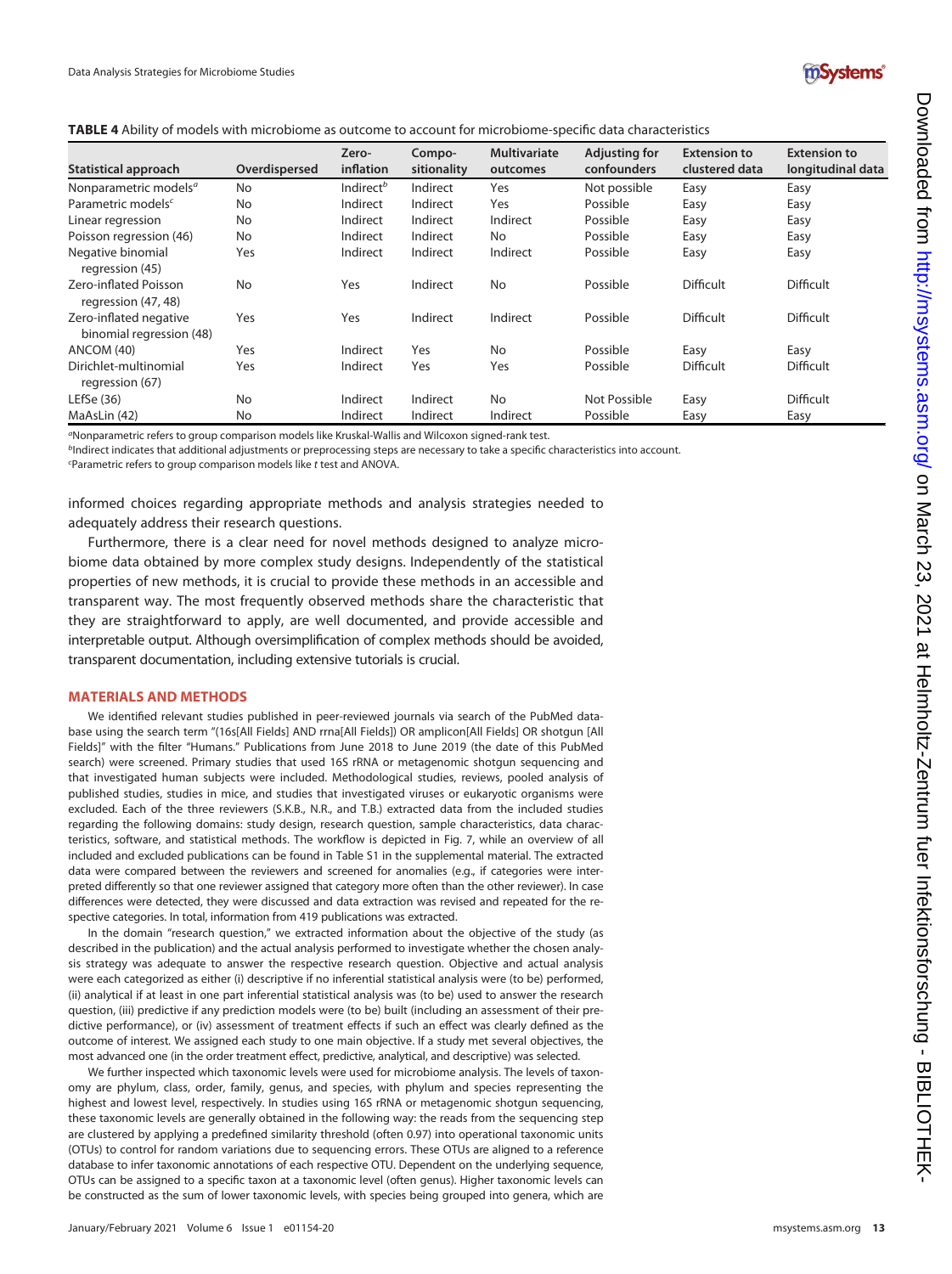



FIG 7 Flowchart of literature review and data extraction process.

<span id="page-13-0"></span>then grouped into families, and so on. However, OTUs have been criticized in recent literature, mainly due to their lack of biological interpretability. Callahan et al. ([64](#page-16-3)) proposed an alternative approach, referred to as (exact) amplicon sequence variants (ASVs). Regardless of the use of OTUs or ASVs, analyses can be performed at every level of this taxonomy. As the higher taxonomic ranks are accumulated from lower ranks, dimensionality and proportion of zero counts decreases with every step upward the taxonomy. However, given that the lowest level provides the most detailed information (e.g., about pathogenic species), avoiding lower levels may limit the possibility to detect important associations.

As there is plenty of software available for the analysis of microbiome data, we explored which software packages were used most frequently. We focused on the software used for statistical analysis and not the bioinformatics pipeline used for any preprocessing of the data. If, however, a bioinformatics pipeline was used for statistical analysis independently of data preprocessing, it was included in the domain software.

The first step in the analysis workflow of microbiome studies is usually the assessment of alpha and beta diversity. Alpha diversity is defined as the diversity within a given sample, generally measured by the dimension richness (number of observed taxa) and evenness (equality of distribution across observed taxa). Note, that we grouped the Simpson index and the inverse Simpson index together, as they can be directly convertible into each other. Beta diversity is de fined as the diversity between samples. As various measures exist for both alpha or beta diversity, we assessed which measures were used and whether only one or multiple measures were used. Given that most measures differ in their de finition of diversity (both for alpha and beta diversity), we also investigated which set of measures were used together most frequently.

Ordination methods are typically applied to beta diversity measures to visualize underlying patterns in the data. Principal-component analysis (PCA), often used in other fields, is based on Euclidean distances and has therefore been deemed inappropriate for microbiome data; instead, alternatives like the principle coordinate analysis (PCoA) [\(30\)](#page-15-12) or nonmetric multidimensional scaling (NMDS; rank-based) [\(30\)](#page-15-12) are used. Although applied to beta diversity measure as well, ordination in NMDS is based on ranks instead of the raw distances and may produce visually more interpretable results than PCoA.

Clustering techniques are another way to structure microbiome data without a prede fined hypothesis (unsupervised), e.g., to derive biological clusters (like so called "enterotypes" [[65](#page-16-4)] in the gut). While some unsupervised clustering techniques are adapted for the use in microbiome data and are used in combination with a preceding transformation of the data (like the k-means algorithm), others (e.g., Dirichlet multinomial mixtures [\[31\]](#page-15-13)) are speci fically designed for microbiome data and applied to raw count data directly.

If there is an a priori hypothesis, supervised approaches to detect differences in beta diversity between prede fined groups can be applied. Methods include permutational multivariate analysis of variance (PERMANOVA) ([27](#page-15-9)) and analysis of similarity (ANOSIM) ([28](#page-15-10)). PERMANOVA and ANOSIM are both distance (or dissimilarity)-based permutation methods (using beta diversity measures) designed to mimic an analysis of variance (ANOVA), without assuming a normal distribution of errors. While PERMANOVA is applied directly to the distances, ANOSIM first assigns ranks to interindividual distances. Analogous to the assumption of homogeneity of variances in classical ANOVA, both methods assume heterogeneity of multivariate dispersion. While PERMANOVA is quite robust against violations of this assumption given balanced study groups, violations will in flate type-1 error rates for ANOSIM. If a study compared two groups with PERMANOVA or ANOSIM, we extracted the sizes of these groups and calculated their ratio as a measure of balance. Although PERMANOVA is not sensitive against unbalanced study designs, heterogeneity in dispersion among groups will result in biased estimates for both methods [\(66](#page-16-5)) if the study groups are not balanced.

Finally, we extracted information on which methods were used to test for differential abundance of single taxonomic units. As this stage of the analysis poses the most complex challenges, there is currently no consensus about appropriate methods. An overview of the most frequently used methods for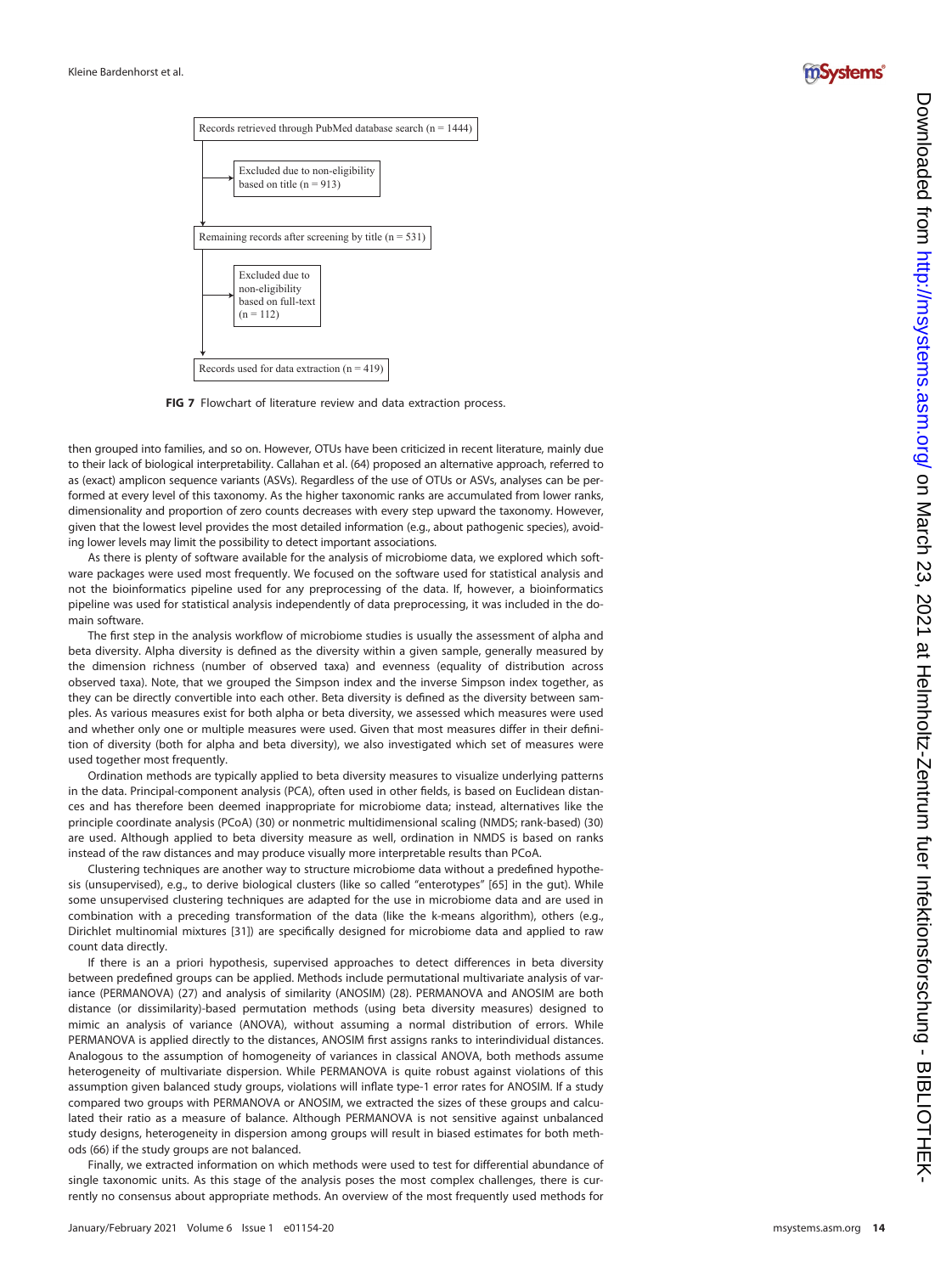microbiome analysis and whether they deal with the characteristics in microbiome data is displayed in [Table 4](#page-12-0) in the discussion section. Only if indicated with "yes" is the respective characteristic addressed by the method directly. Several characteristics can be accounted for by preprocessing the data or extending methods (indirect). However, this does not ensure that the approach is adequately used in practice. An extensive simulation study by Thorsen et al. [\(60\)](#page-15-38) evaluated the performance of frequently used approaches; based on their results, they advise the use of permutation tests over rank-based or parametric approaches that assume count distributions (e.g., negative binomial). According to the authors, permutation tests outperformed other methods because they are less limited in statistical power (compared with rank-based approaches) and do not make any distributional assumptions which are likely to be violated due to the characteristics in microbiome data. However, permutation methods do not address all characteristics directly, e.g., compositionality or zero-inflation. We extracted detailed information about how differential abundance analysis was performed and whether the findings of this simulation study are applied in current practice. Methods were categorized as either nonparametric, parametric, generalized linear models for normally distributed or binary outcome data (GLM), generalized linear models specifically for count data (GLMc), and other methods that did not clearly fit into one category; they were mostly based on distance measures in combination with permutation tests. An overview of these classifications can be found in [Fig. 6.](#page-7-0) If the objective of the respective study was prediction, we assessed which type of models were used (now including machine learning methods like random forests and support vector machines) and how their performance was measured.

Among all stages of the analysis—alpha diversity, beta diversity, and differential abundance testing we specifically looked at how analysis strategies were adopted in case of clustered data. If clustering is present in the data, observations within a cluster are expected to be more similar compared with observations between clusters. Ignoring these additional dependencies will induce bias and possibly lead to spurious associations. Therefore, we grouped methods according to whether they took into account these dependencies adequately.

### SUPPLEMENTAL MATERIAL

Supplemental material is available online only. FIG S1, EPS file, 1.8 MB. FIG S2, EPS file, 1.1 MB. TABLE S1, XLSX file, 0.2 MB.

### ACKNOWLEDGMENTS

This research was supported by intramural funds of the University of Münster.

S.K.B. performed the review, extracted information, analyzed the data, prepared the supplemental material, and wrote the manuscript. N.R. extracted information, implemented the review, and wrote the manuscript together with S.K.B. and A.K. T.B. extracted information and revised the manuscript critically for important intellectual content. A.K. contributed to the design and the implementation of the review and wrote the manuscript together with S.K.B. and N.R. F.K. and M.V. contributed to the interpretation of the results and revised the manuscript critically for important intellectual content.

#### **REFERENCES**

- <span id="page-14-0"></span>1. Duvallet C, Gibbons SM, Gurry T, Irizarry RA, Alm EJ. 2017. Meta-analysis of gut microbiome studies identifies disease-specific and shared responses. Nat Commun 8:1784. <https://doi.org/10.1038/s41467-017-01973-8>.
- <span id="page-14-1"></span>2. Cho I, Blaser MJ. 2012. The human microbiome: at the interface of health and disease. Nat Rev Genet 13:260–270. <https://doi.org/10.1038/nrg3182>.
- <span id="page-14-2"></span>3. Wade WG. 2013. The oral microbiome in health and disease. Pharmacol Res 69:137–143. 10.1016/j.phrs.2012.11.006. 10.1016/j.phrs.2012.11.006.
- <span id="page-14-3"></span>4. Boertien JM, Pereira PAB, Aho VTE, Scheperjans F. 2019. Increasing comparability and utility of gut microbiome studies in Parkinson's disease: a systematic review. J Parkinsons Dis 9:S297–S312. [https://doi.org/10.3233/](https://doi.org/10.3233/JPD-191711) [JPD-191711](https://doi.org/10.3233/JPD-191711).
- <span id="page-14-4"></span>5. Sczyrba A, Hofmann P, Belmann P, Koslicki D, Janssen S, Dröge J, Gregor I, Majda S, Fiedler J, Dahms E, Bremges A, Fritz A, Garrido-Oter R, Jørgensen TS, Shapiro N, Blood PD, Gurevich A, Bai Y, Turaev D, DeMaere MZ, Chikhi R, Nagarajan N, Quince C, Meyer F, Balvociūtė M, Hansen LH, Sørensen SJ, Chia BKH, Denis B, Froula JL, Wang Z, Egan R, Kang DD, Cook JJ, Deltel C, Beckstette M, Lemaitre C, Peterlongo P, Rizk G, Lavenier D, Wu YW, Singer SW, Jain C, Strous M, Klingenberg H, Meinicke P, Barton MD, Lingner T, Lin HH, Liao YC, Silva GGZ, et alet al. 2017. Critical assessment of metagenome interpretation—a benchmark of metagenomics software. Nat Methods 14:1063–1071. <https://doi.org/10.1038/nmeth.4458>.
- <span id="page-14-5"></span>6. Gloor GB, Macklaim JM, Pawlowsky-Glahn V, Egozcue JJ. 2017. Microbiome datasets are compositional: and this is not optional. Front Microbiol 8:2224. <https://doi.org/10.3389/fmicb.2017.02224>.
- <span id="page-14-6"></span>7. Weiss S, Treuren WV, Lozupone C, Faust K, Friedman J, Deng Y, Xia LC, Xu ZZ, Ursell L, Alm EJ, Birmingham A, Cram JA, Fuhrman JA, Raes J, Sun F, Zhou J, Knight R. 2016. Correlation detection strategies in microbial data sets vary widely in sensitivity and precision. ISME J 10:1669-1681. [https://](https://doi.org/10.1038/ismej.2015.235) [doi.org/10.1038/ismej.2015.235.](https://doi.org/10.1038/ismej.2015.235)
- <span id="page-14-7"></span>8. Weiss S, Xu ZZ, Peddada S, Amir A, Bittinger K, Gonzalez A, Lozupone C, Zaneveld JR, Vázquez-Baeza Y, Birmingham A, Hyde ER, Knight R. 2017. Normalization and microbial differential abundance strategies depend upon data characteristics. Microbiome 5:27. [https://doi.org/10.1186/s40168](https://doi.org/10.1186/s40168-017-0237-y) [-017-0237-y.](https://doi.org/10.1186/s40168-017-0237-y)
- <span id="page-14-8"></span>9. McMurdie PJ, Holmes S. 2014. Waste not, want not: why rarefying microbiome data is inadmissible. PLoS Comput Biol 10:e1003531. [https://doi](https://doi.org/10.1371/journal.pcbi.1003531) [.org/10.1371/journal.pcbi.1003531.](https://doi.org/10.1371/journal.pcbi.1003531)
- <span id="page-14-9"></span>10. Callahan BJ, McMurdie PJ, Rosen MJ, Han AW, Johnson AJA, Holmes SP. 2016. DADA2: high-resolution sample inference from Illumina amplicon data. Nat Methods 13:581–583. [https://doi.org/10.1038/nmeth.3869.](https://doi.org/10.1038/nmeth.3869)
- <span id="page-14-10"></span>11. Faith DP. 1992. Conservation evaluation and phylogenetic diversity. Biol Conserv 61:1–10. [https://doi.org/10.1016/0006-3207\(92\)91201-3.](https://doi.org/10.1016/0006-3207(92)91201-3)

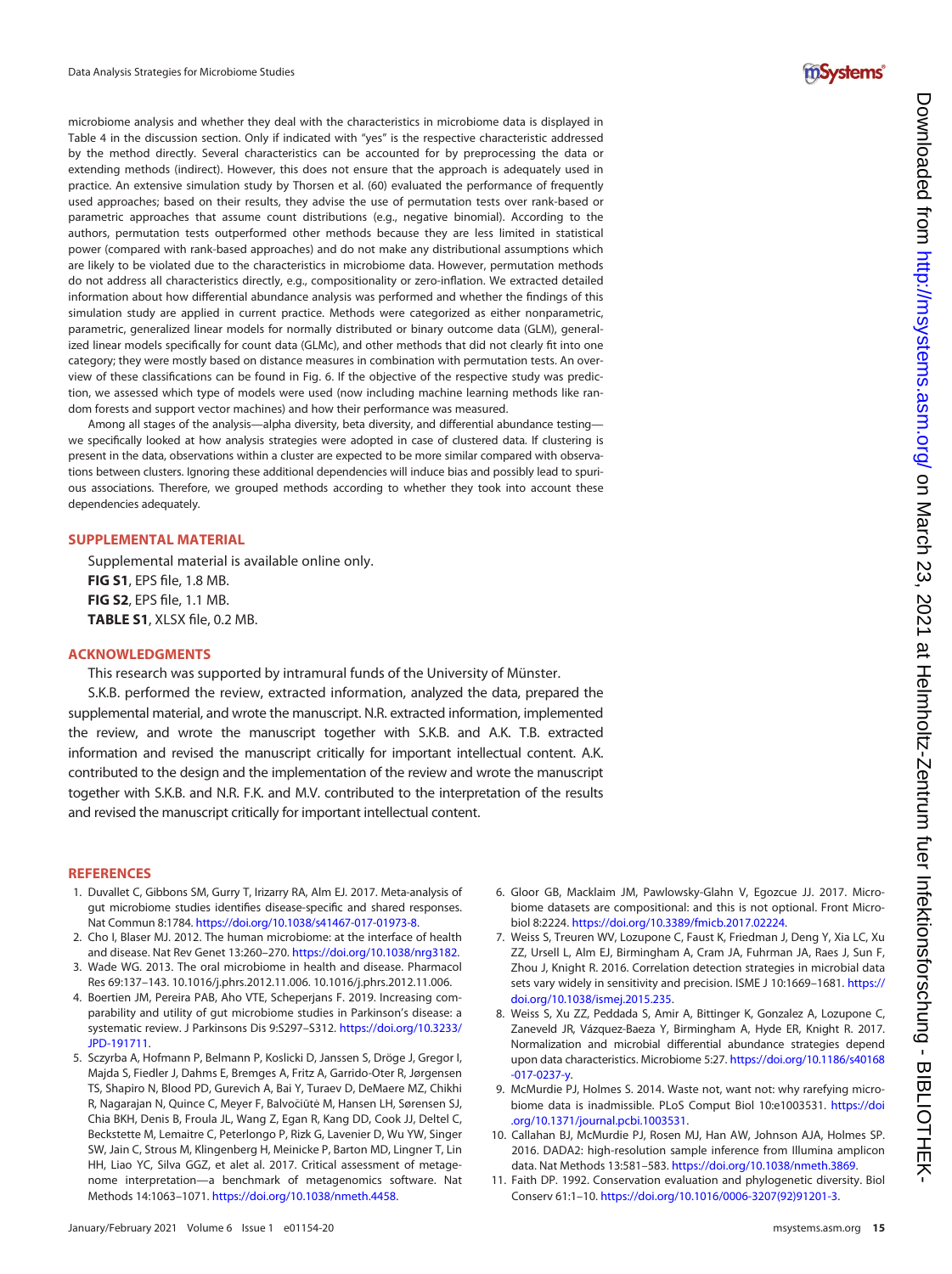

- 12. Chao A, Chazdon RL, Colwell RK, Shen T-J. 2004. A new statistical approach for assessing similarity of species composition with incidence and abundance data. Ecol Lett 8:148-159. [https://doi.org/10.1111/j.1461](https://doi.org/10.1111/j.1461-0248.2004.00707.x) [-0248.2004.00707.x.](https://doi.org/10.1111/j.1461-0248.2004.00707.x)
- 13. Pielou EC. 1966. The measurement of diversity in different types of biological collections. J Theor Biol 13:131-144. [https://doi.org/10.1016/0022](https://doi.org/10.1016/0022-5193(66)90013-0) [-5193\(66\)90013-0](https://doi.org/10.1016/0022-5193(66)90013-0).
- 14. Good IJ. 1953. The population frequencies of species and the estimation of population parameters. Biometrika 40:237–264. [https://doi.org/10](https://doi.org/10.1093/biomet/40.3-4.237) [.1093/biomet/40.3-4.237](https://doi.org/10.1093/biomet/40.3-4.237).
- <span id="page-15-0"></span>15. Heip C. 1974. A new index measuring evenness. J Mar Biol Ass 54:555–557. [https://doi.org/10.1017/S0025315400022736.](https://doi.org/10.1017/S0025315400022736)
- <span id="page-15-1"></span>16. Spellerberg IF, Fedor PJ. 2003. A tribute to Claude Shannon (1916–2001) and a plea for more rigorous use of species richness, species diversity and the "Shannon-Wiener" index. Glob Ecol Biogeogr 12:177-179. [https://doi](https://doi.org/10.1046/j.1466-822X.2003.00015.x) [.org/10.1046/j.1466-822X.2003.00015.x](https://doi.org/10.1046/j.1466-822X.2003.00015.x).
- <span id="page-15-2"></span>17. Chao A. 1984. Nonparametric estimation of the number of classes in a population. Scand J Stat 11:265–270.
- <span id="page-15-3"></span>18. Simpson EH. 1949. Measurement of diversity. Nature 163:688. [https://doi](https://doi.org/10.1038/163688a0) [.org/10.1038/163688a0](https://doi.org/10.1038/163688a0).
- <span id="page-15-4"></span>19. Gotelli NJ, Colwell RK. 2001. Quantifying biodiversity: procedures and pitfalls in the measurement and comparison of species richness. Ecol Lett 4:379–391. <https://doi.org/10.1046/j.1461-0248.2001.00230.x>.
- <span id="page-15-5"></span>20. Lozupone C, Knight R. 2005. UniFrac: a new phylogenetic method for comparing microbial communities. Appl Environ Microbiol 71:8228–8235. [https://doi.org/10.1128/AEM.71.12.8228-8235.2005.](https://doi.org/10.1128/AEM.71.12.8228-8235.2005)
- <span id="page-15-6"></span>21. Beals EW. 1984. Bray-Curtis ordination: an effective strategy for analysis of multivariate ecological data. Adv Ecol Res 14:1–55. [https://doi.org/10](https://doi.org/10.1016/S0065-2504(08)60168-3) [.1016/S0065-2504\(08\)60168-3](https://doi.org/10.1016/S0065-2504(08)60168-3).
- <span id="page-15-7"></span>22. Chen J, Bittinger K, Charlson ES, Hoffmann C, Lewis J, Wu GD, Collman RG, Bushman FD, Li H. 2012. Associating microbiome composition with environmental covariates using generalized UniFrac distances. Bioinformatics 28:2106–2113. [https://doi.org/10.1093/bioinformatics/bts342.](https://doi.org/10.1093/bioinformatics/bts342)
- 23. Lin J. 1991. Divergence measures based on the Shannon entropy. IEEE Trans Inform Theory 37:145–151. <https://doi.org/10.1109/18.61115>.
- 24. Yue JC, Clayton MK. 2005. A similarity measure based on species proportions. Commun Stat Theory Methods 34:2123–2131. [https://doi.org/10](https://doi.org/10.1080/STA-200066418) [.1080/STA-200066418.](https://doi.org/10.1080/STA-200066418)
- 25. Lance GN, Williams WT. 1966. Computer programs for hierarchical polythetic classification ("similarity analyses"). Comput J 9:60-64. [https://doi](https://doi.org/10.1093/comjnl/9.1.60) [.org/10.1093/comjnl/9.1.60](https://doi.org/10.1093/comjnl/9.1.60).
- <span id="page-15-8"></span>26. Dice LR. 1945. Measures of the amount of ecologic association between species. Ecology 26:297–302. <https://doi.org/10.2307/1932409>.
- <span id="page-15-9"></span>27. Anderson MJ. 2017. Permutational multivariate analysis of variance (PER-MANOVA), p 1–15. In Wiley StatsRef: Statistics Reference Online. John Wiley & Sons, Ltd., Hoboken, NJ.
- <span id="page-15-10"></span>28. Clarke KR. 1993. Non-parametric multivariate analyses of changes in community structure. Austral Ecol 18:117–143. [https://doi.org/10.1111/j.1442](https://doi.org/10.1111/j.1442-9993.1993.tb00438.x) [-9993.1993.tb00438.x.](https://doi.org/10.1111/j.1442-9993.1993.tb00438.x)
- <span id="page-15-11"></span>29. Kruskal JB. 1964. Multidimensional scaling by optimizing goodness of fit to a nonmetric hypothesis. Psychometrika 29:1–27. [https://doi.org/10.1007/](https://doi.org/10.1007/BF02289565) [BF02289565](https://doi.org/10.1007/BF02289565).
- <span id="page-15-12"></span>30. Kruskal JB. 1964. Nonmetric multidimensional scaling: a numerical method. Psychometrika 29:115–129. [https://doi.org/10.1007/BF02289694.](https://doi.org/10.1007/BF02289694)
- <span id="page-15-13"></span>31. Holmes I, Harris K, Quince C. 2012. Dirichlet multinomial mixtures: generative models for microbial metagenomics. PLoS One 7:e30126. [https://doi](https://doi.org/10.1371/journal.pone.0030126) [.org/10.1371/journal.pone.0030126.](https://doi.org/10.1371/journal.pone.0030126)
- <span id="page-15-14"></span>32. Kaufman L, Rousseeuw PJ. 2009. Finding groups in data: an introduction to cluster analysis. John Wiley & Sons, Hoboken, NJ.
- <span id="page-15-15"></span>33. Hartigan JA, Wong MA. 1979. Algorithm AS 136: a k-means clustering algorithm. J R Stat Soc Ser C (Applied Statistics) 28:100–108. [https://doi](https://doi.org/10.2307/2346830) [.org/10.2307/2346830](https://doi.org/10.2307/2346830).
- <span id="page-15-16"></span>34. Benjamini Y, Drai D, Elmer G, Kafkafi N, Golani I. 2001. Controlling the false discovery rate in behavior genetics research. Behav Brain Res 125:279–284. [https://doi.org/10.1016/S0166-4328\(01\)00297-2](https://doi.org/10.1016/S0166-4328(01)00297-2).
- <span id="page-15-17"></span>35. Dunn OJ. 1961. Multiple comparisons among means. J Am Stat Assoc 56:52–64. <https://doi.org/10.1080/01621459.1961.10482090>.
- <span id="page-15-18"></span>36. Segata N, Izard J, Waldron L, Gevers D, Miropolsky L, Garrett WS, Huttenhower C. 2011. Metagenomic biomarker discovery and explanation. Genome Biol 12:R60. <https://doi.org/10.1186/gb-2011-12-6-r60>.
- <span id="page-15-19"></span>37. Wilcoxon F. 1992. Individual comparisons by ranking methods, p 196–202. In Kotz S, Johnson NL (ed), Springer series in statistics. Springer, New York, NY.
- <span id="page-15-20"></span>38. Mann HB, Whitney DR. 1947. On a test of whether one of two random variables is stochastically larger than the other. Ann Math Statist 18:50–60. [https://doi.org/10.1214/aoms/1177730491.](https://doi.org/10.1214/aoms/1177730491)
- <span id="page-15-21"></span>39. Kruskal WH, Wallis WA. 1952. Use of ranks in one-criterion variance analysis. J Am Stat Assoc 47:583–621. [https://doi.org/10.1080/01621459.1952](https://doi.org/10.1080/01621459.1952.10483441) [.10483441.](https://doi.org/10.1080/01621459.1952.10483441)
- <span id="page-15-22"></span>40. Mandal S, Treuren WV, White RA, Eggesbø M, Knight R, Peddada SD. 2015. Analysis of composition of microbiomes: a novel method for studying microbial composition. Microb Ecol Health Dis 26:27663. [https://doi](https://doi.org/10.3402/mehd.v26.27663) [.org/10.3402/mehd.v26.27663.](https://doi.org/10.3402/mehd.v26.27663)
- <span id="page-15-23"></span>41. Gallo M. 2010. Discriminant partial least squares analysis on compositional data. Statistical Modelling 10:41–56. [https://doi.org/10.1177/](https://doi.org/10.1177/1471082X0801000103) [1471082X0801000103](https://doi.org/10.1177/1471082X0801000103).
- <span id="page-15-24"></span>42. Morgan XC, Tickle TL, Sokol H, Gevers D, Devaney KL, Ward DV, Reyes JA, Shah SA, LeLeiko N, Snapper SB, Bousvaros A, Korzenik J, Sands BE, Xavier RJ, Huttenhower C. 2012. Dysfunction of the intestinal microbiome in inflammatory bowel disease and treatment. Genome Biol 13:R79. [https://](https://doi.org/10.1186/gb-2012-13-9-r79) [doi.org/10.1186/gb-2012-13-9-r79](https://doi.org/10.1186/gb-2012-13-9-r79).
- <span id="page-15-25"></span>43. Ahrens WH, Cox DJ, Budhwar G. 1990. Use of the arcsine and square root transformations for subjectively determined percentage data. Weed Sci 38:452–458. <https://doi.org/10.1017/S0043174500056824>.
- <span id="page-15-26"></span>44. Gloor GB, Wu JR, Pawlowsky-Glahn V, Egozcue JJ. 2016. It's all relative: analyzing microbiome data as compositions. Ann Epidemiol 26:322–329. <https://doi.org/10.1016/j.annepidem.2016.03.003>.
- <span id="page-15-27"></span>45. Lawless JF. 1987. Negative binomial and mixed Poisson regression. Can J Statistics 15:209–225. <https://doi.org/10.2307/3314912>.
- <span id="page-15-28"></span>46. Cameron AC, Trivedi PK. 2013. Regression analysis of count data. Cambridge University Press, Cambridge, United Kingdom.
- <span id="page-15-29"></span>47. Lambert D. 1992. Zero-inflated Poisson regression, with an application to defects in manufacturing. Technometrics 34:1–14. [https://doi.org/10](https://doi.org/10.2307/1269547) [.2307/1269547.](https://doi.org/10.2307/1269547)
- <span id="page-15-30"></span>48. Xia Y, Sun J, Chen DG. 2018. Modeling zero-inflated microbiome data, p 453–496. In Xia Y, Sun J, Chen DG (ed), Statistical analysis of microbiome data with R. Springer, New York, NY.
- <span id="page-15-31"></span>49. Robinson MD, McCarthy DJ, Smyth GK. 2010. edgeR: a Bioconductor package for differential expression analysis of digital gene expression data. Bioinformatics 26:139–140. <https://doi.org/10.1093/bioinformatics/btp616>.
- <span id="page-15-32"></span>50. Love MI, Huber W, Anders S. 2014. Moderated estimation of fold change and dispersion for RNA-seq data with DESeq2. Genome Biol 15:550. [https://doi.org/10.1186/s13059-014-0550-8.](https://doi.org/10.1186/s13059-014-0550-8)
- <span id="page-15-33"></span>51. Douglas CE, Michael FA. 1991. On distribution-free multiple comparisons in the one-way analysis of variance. Commun Stat Theory Methods 20:127–139. <https://doi.org/10.1080/03610929108830487>.
- 52. Niemi GJ, McDonald ME. 2004. Application of ecological indicators. Annu Rev Ecol Evol Syst 35:89–111. [https://doi.org/10.1146/annurev.ecolsys.35](https://doi.org/10.1146/annurev.ecolsys.35.112202.130132) [.112202.130132.](https://doi.org/10.1146/annurev.ecolsys.35.112202.130132)
- 53. Hu YJ, Satten GA. 2020. Testing hypotheses about the microbiome using the linear decomposition model (LDM). Bioinformatics 36:4106–4115. <https://doi.org/10.1093/bioinformatics/btaa260>.
- 54. Cuadras CM, Arenas C. 1990. A distance based regression model for prediction with mixed data. Commun Stat Theory Methods 19:2261–2279. <https://doi.org/10.1080/03610929008830319>.
- 55. Excoffier L, Smouse PE, Quattro JM. 1992. Analysis of molecular variance inferred from metric distances among DNA haplotypes: application to human mitochondrial DNA restriction data. Genetics 131:479–491.
- <span id="page-15-34"></span>56. Izenman AJ. 2008. Linear discriminant analysis, p 237–280. In Izenman AJ, (ed), Springer texts in statistics. Springer, New York, NY.
- <span id="page-15-35"></span>57. Breiman L. 2001. Random forests. Mach Learn 45:5-32. [https://doi.org/10](https://doi.org/10.1023/A:1010933404324) [.1023/A:1010933404324](https://doi.org/10.1023/A:1010933404324).
- <span id="page-15-36"></span>58. Chao A, Chiu CH, Jost L. 2014. Unifying species diversity, phylogenetic diversity, functional diversity, and related similarity and differentiation measures through Hill numbers. Annu Rev Ecol Evol Syst 45:297–324. <https://doi.org/10.1146/annurev-ecolsys-120213-091540>.
- <span id="page-15-37"></span>59. Hawinkel S, Rayner JCW, Bijnens L, Thas O. 2020. Sequence count data are poorly fit by the negative binomial distribution. PLoS One 15:e0224909. <https://doi.org/10.1371/journal.pone.0224909>.
- <span id="page-15-38"></span>60. Thorsen J, Brejnrod A, Mortensen M, Rasmussen MA, Stokholm J, Al-Soud WA, Sørensen S, Bisgaard H, Waage J. 2016. Large-scale benchmarking reveals false discoveries and count transformation sensitivity in 16S rRNA gene amplicon data analysis methods used in microbiome studies. Microbiome 4:62. [https://doi.org/10.1186/s40168-016-0208-8.](https://doi.org/10.1186/s40168-016-0208-8)
- <span id="page-15-39"></span>61. Paulson JN, Stine OC, Bravo HC, Pop M. 2013. Differential abundance analysis for microbial marker-gene surveys. Nat Methods 10:1200–1202. [https://](https://doi.org/10.1038/nmeth.2658) [doi.org/10.1038/nmeth.2658](https://doi.org/10.1038/nmeth.2658).